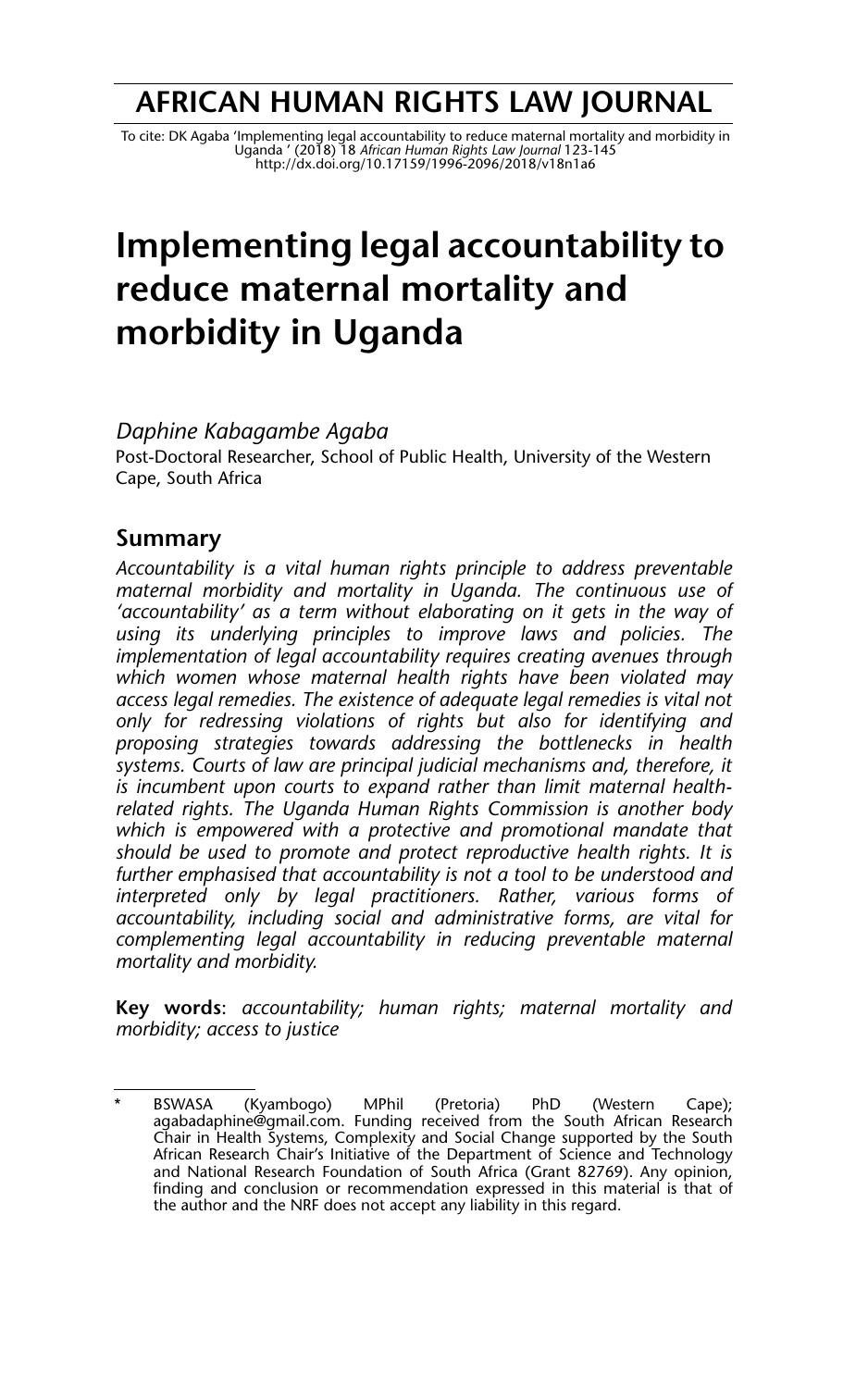## **1 Introduction**

Despite various programmatic and legislative strategies, maternal mortality and morbidity rates in Uganda remain unacceptably high and need to be addressed urgently. The most recent official statistics put the rates at 368 per 100 000 live births, a reduction from 438 recorded in 2011.<sup>1</sup> These numbers are still much higher than the Sustainable Development Goal (SDG) target of 70 per 100 000 live births that is envisioned by  $2030.<sup>2</sup>$  These statistics should also be viewed with caution as they often mask deep regional in-equalities, with some areas recording considerably higher ratios than those reported officially.<sup>3</sup> The direct causes of high maternal mortality and morbidity rates are well known, and include sepsis; unsafe abortions; haemorrhage; obstructed labour; and hypertensive disorders. Unsafe abortions have also been noted to be very common among teenagers, especially those living in rural areas.<sup>4</sup>

Furthermore, pregnancy increases the risk of maternal deaths from HIV/AIDS, hepatitis, anaemia and malaria. While the prevalence rate of HIV stands at 7,3 per cent, it is estimated that 3,1 per cent of HIV/ AIDS deaths are directly related to maternal causes.<sup>5</sup> HIV affects women in several ways. HIV infection among pregnant women increases the risk of obstetric complications; the incidence of HIV as well as its progression may be aggravated by pregnancy; and illnesses related to HIV, such as tuberculosis and anaemia, might be worsened by pregnancy. The quality of care for women whose HIV-positive status is known may also be lower than the care for those who are not HIV positive.<sup>6</sup> Other factors include the lack of access to much-needed contraceptives that are vital to reduce exposure to incidences of unplanned, unwanted pregnancies and reduce vulnerability to unsafe abortion, thus contributing to maternal death and morbidity.

The unmet need for family planning is estimated at 34 per cent, while the availability of skilled birth attendants at health facilities is 55 per cent.<sup>8</sup> Delays, namely, a delay in seeking care; a delay in reaching

<sup>1</sup> Uganda Demographic and Health Survey (UDHS) Key Indicators Report, Uganda Bureau of Statistics (2016) 58.

<sup>2</sup> World Health Organisation 'SDG3: Ensure healthy lives and promote wellbeing for all ages' http://www.who.int/sdg/targets/en/ (accessed 1 February 2018).

<sup>3</sup> UDHS (n 1 above) 58.<br>4 CEDAW Concluding C

CEDAW Concluding Observations on the combined 4th, 5th, 6th and 7th Report of Uganda, 47th session, C/UGA/CO/7, 4-22 October 2010 para 35.

<sup>5</sup> D Kibira et al 'Availability, prices and affordability of UN Commission's lifesaving medicines for reproductive and maternal health in Uganda' (2017) 10 *Journal of Pharmaceutical Policy and Practice* 2.

<sup>6</sup> C Ronsmans & WJ Graham 'Maternal mortality: Who, when and why' (2006) 368 *Lancet* 1194.

<sup>7</sup> S Ahmed et al 'Maternal deaths averted by contraceptive use: Results from global analysis of 172 countries' Population, Family and Reproductive Health Department, John Hopkins University of Bloomberg School of Public Health (2012).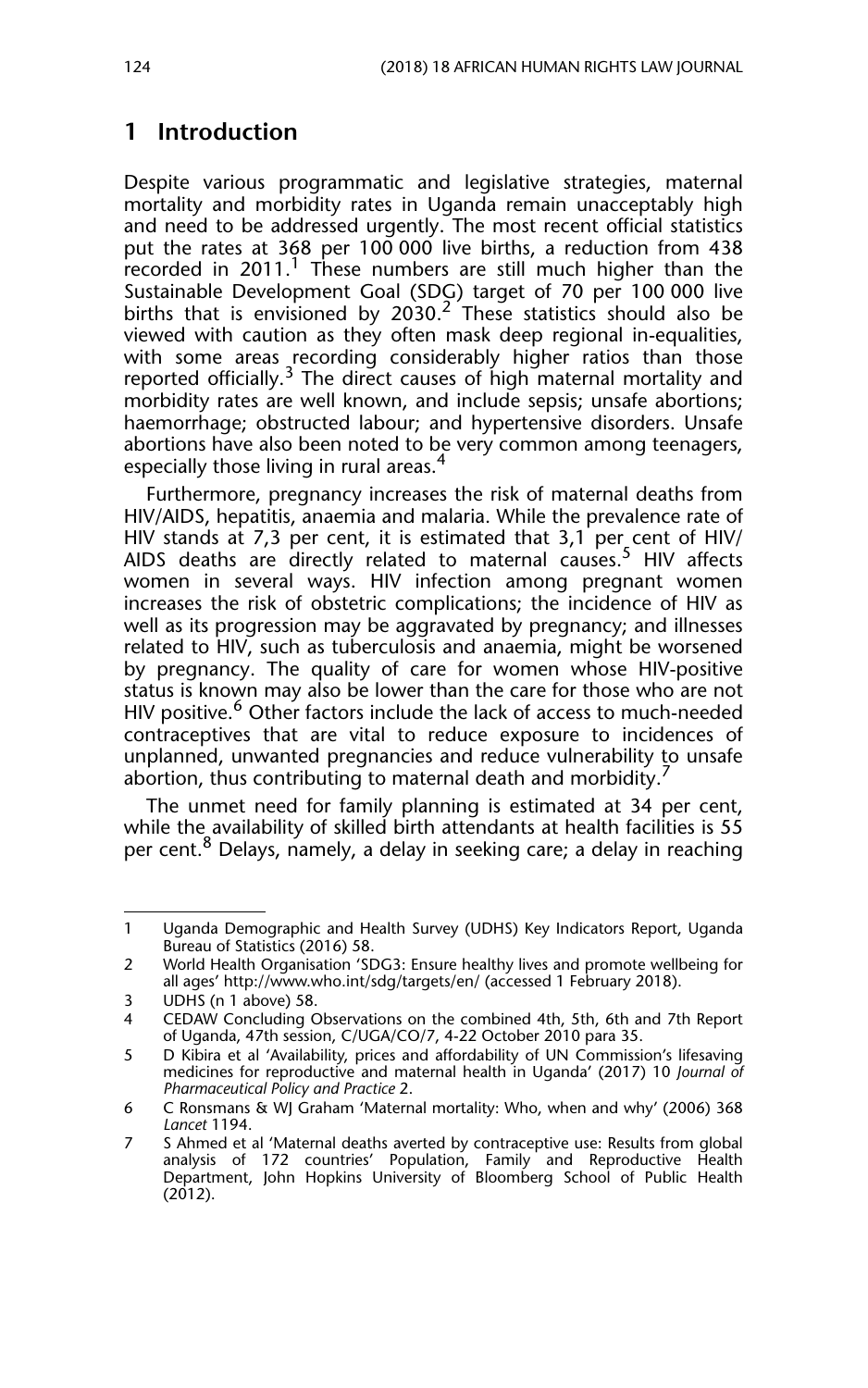facilities; and a delay to receive much-needed care, also contribute to the high rate of maternal deaths.<sup>9</sup> Similarly, the measures that need to be taken to reduce maternal mortality and morbidity, including skilled birth attendance; emergency obstetric care; safe abortion services; functional referral systems; and access to good quality and acceptable family planning services, have been set out in maternal health-related plans, policies and programmes.<sup>10</sup> Yet, maternal mortality and morbidity rates remain unacceptably high.

This article argues that the strengthening of legal accountability mechanisms is vital to address maternal mortality and morbidity in Uganda. It addresses the position upon termination of pregnancy in Uganda and how restrictive and confusing laws contribute to elevate the rate of unsafe abortions. The article explores the available legal avenues in line with maternal health care as well as their shortcomings. It employs the main cases that have been brought before Ugandan courts and how these have been addressed. The article briefly examines the role of the Uganda Human Rights Commission in addressing maternal health care. The role of other forms of accountability in improving legal accountability is also examined, specifically social and administrative accountability.

## **2 Termination of pregnancy**

As mentioned above, unsafe abortion is one of the leading causes of maternal mortality and morbidity in Uganda. Thus, the termination of pregnancy merits some special attention before delving into the discussion on legal accountability. Approximately 13 per cent of maternal deaths are attributed to unsafe abortions.<sup>11</sup> About 1 200 women die from unsafe abortion, and 85 000 seek treatment for abortion-related complications.<sup>12</sup> It is estimated that 54 out of 1 000 abortions occur under unsafe conditions among women in their reproductive age. As a consequence, 148 500 women experience abortion-related complications annually.13 The Committee on Economic, Social and Cultural Rights (ESCR Committee) condemned the high rates of unsafe abortions, especially among Ugandan teenagers, and recommended increased access to sexual and

<sup>8</sup> Uganda Human Rights Commission 'The 19th Annual Report to the Parliament of the Republic of Uganda' 2016 117 124.

<sup>9</sup> S Thadeus & D Maine 'Too far to walk: Maternal mortality in context' (1994) 38 *Social Science and Medicine* 1091-1110.

<sup>10</sup> S Lobis 'The role of indicators and benchmarks in reducing maternal mortality: The case of emergency obstetric care indicators' in P Hunt & T Gray (eds) *Maternal mortality, human rights and accountability* (2013) 31-37.

<sup>11</sup> Republic of Uganda, Ministry of Health 'Reducing morbidity and mortality from unsafe abortion in Uganda: Standards and Guidelines' (2015).

<sup>12</sup> As above.<br>13 AM Moor

AM Moore et al 'Ugandan opinion leaders' knowledge and perceptions on unsafe abortions' (2013) *Health Policy and Planning* 1.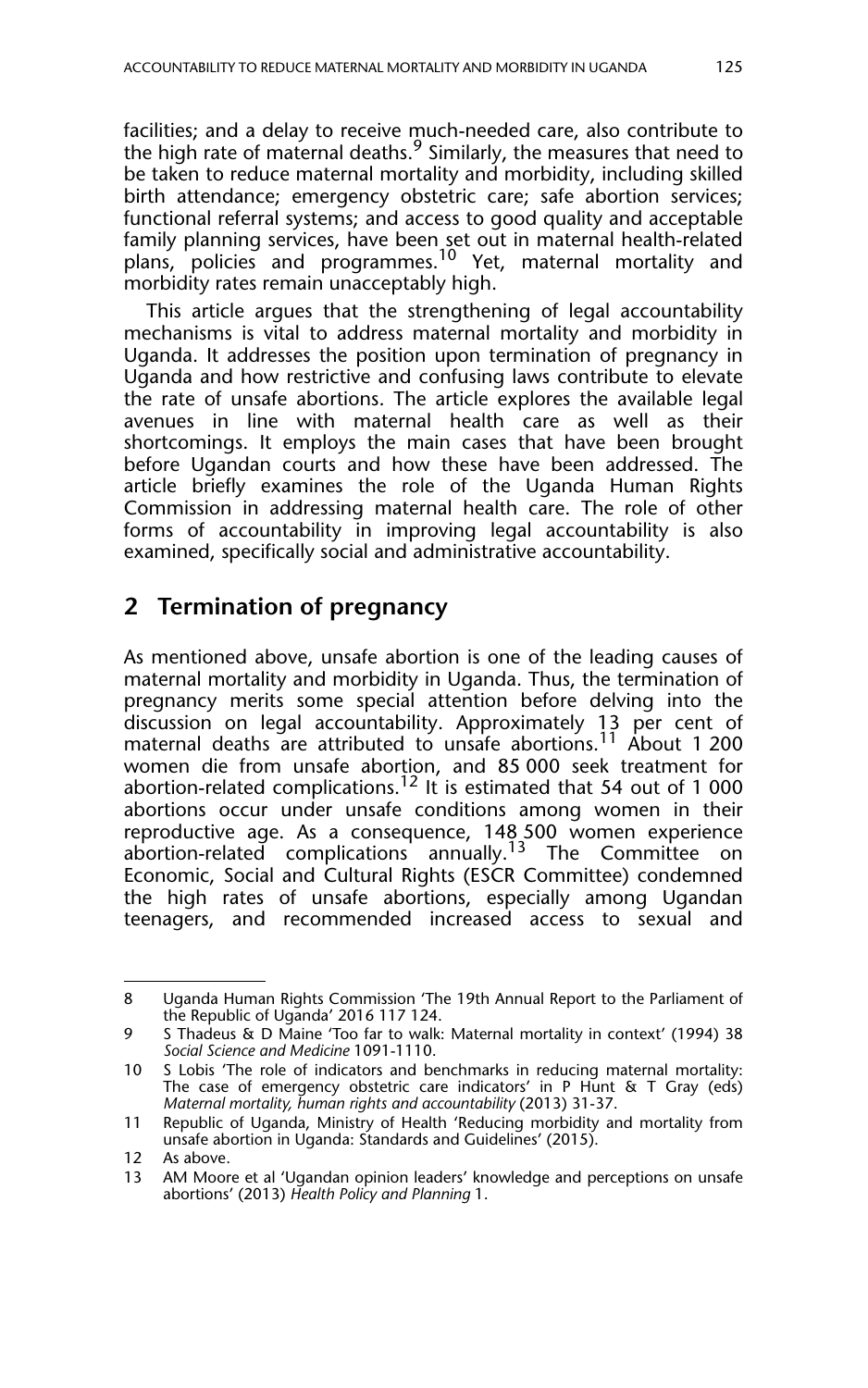reproductive health information and services targeting schools and adolescents.<sup>14</sup>

Uganda's stance on the termination of pregnancy is a restrictive one. Article 22(2) of the Ugandan Constitution provides that no one shall terminate the life of an unborn child except when authorised by law. Furthermore, the Penal Code states that any person or any woman with child who uses any means to procure a miscarriage commits a felony and is liable to imprisonment. It further outlaws the supply of any substance for purposes of procuring a miscarriage.<sup>15</sup> Conversely, section 224 of the Penal Code provides:

A person is not criminally responsible for performing in good faith and with reasonable care and skill a surgical operation upon any person for his or her benefit, or upon an unborn child for the preservation of the mother's life, if the performance of the operation is reasonable, having regard to the patient's state at the time, and to all the circumstances of the case.

This section can protect a health worker if he or she can prove that the medical abortion was carried out with reasonable care and in good faith to save the life of the mother.

Nevertheless, these Penal Code provisions are restrictive and archaic. The provisions of Uganda's Penal Code Act were imported from the Penal Code of India in 1950, which was an improvement on the eighteenth century British penal law. However, while colonial masters such as Britain have struck out such provisions from their penal laws, they remain firmly entrenched in Uganda's Penal Code.<sup>16</sup> Ngwena points out the irony in the fact that African countries clamoured for self-rule and autonomy but have maintained restrictive abortion provisions.17 Furthermore, the case of *Rex v Bourne*, 18 decided in 1938, ruled that the performance of an abortion to preserve both the life and physical and mental health of a pregnant woman was within the realm of lawful abortion.<sup>19</sup> Subsequently, the British Abortion Act of 1967 took into consideration the grounds established by the *Rex v Bourne* decision, but also recognised socioeconomic circumstances as grounds for abortion. However, despite being a British colony and thus adhering to common law system, former British colonies such as Uganda have not revised their laws to reflect such developments in the laws they inherited.<sup>20</sup> Additionally, activists assert that such ambiguous and archaic provisions create

<sup>14</sup> ESCR Committee 'Concluding Observations to Uganda' E/C.12/UGA/CO/1, 8 July 2015.

<sup>15</sup> Secs 141-143 of the Penal Code Act 1950, Cap 120.

<sup>16</sup> S Tamale 'Exploring the contours of African sexuality: Religion, law and power' (2014) 14 *African Human Rights Law Journal* 163.

<sup>17</sup> C Ngwena 'An appraisal of abortion laws in Southern Africa from a reproductive health rights perspective' (2004) 32 *Journal of Law, Medicine and Ethics* 708-717.

<sup>18 (1939) 1</sup> KB 687 or 3 All ER 615 (1938).

<sup>19</sup> *Rex v Bourne* 1 King's Bench 687, 3 All ER 615 (Central Criminal Court, London 1938)*.*

<sup>20</sup> Ngwena (n 17 above).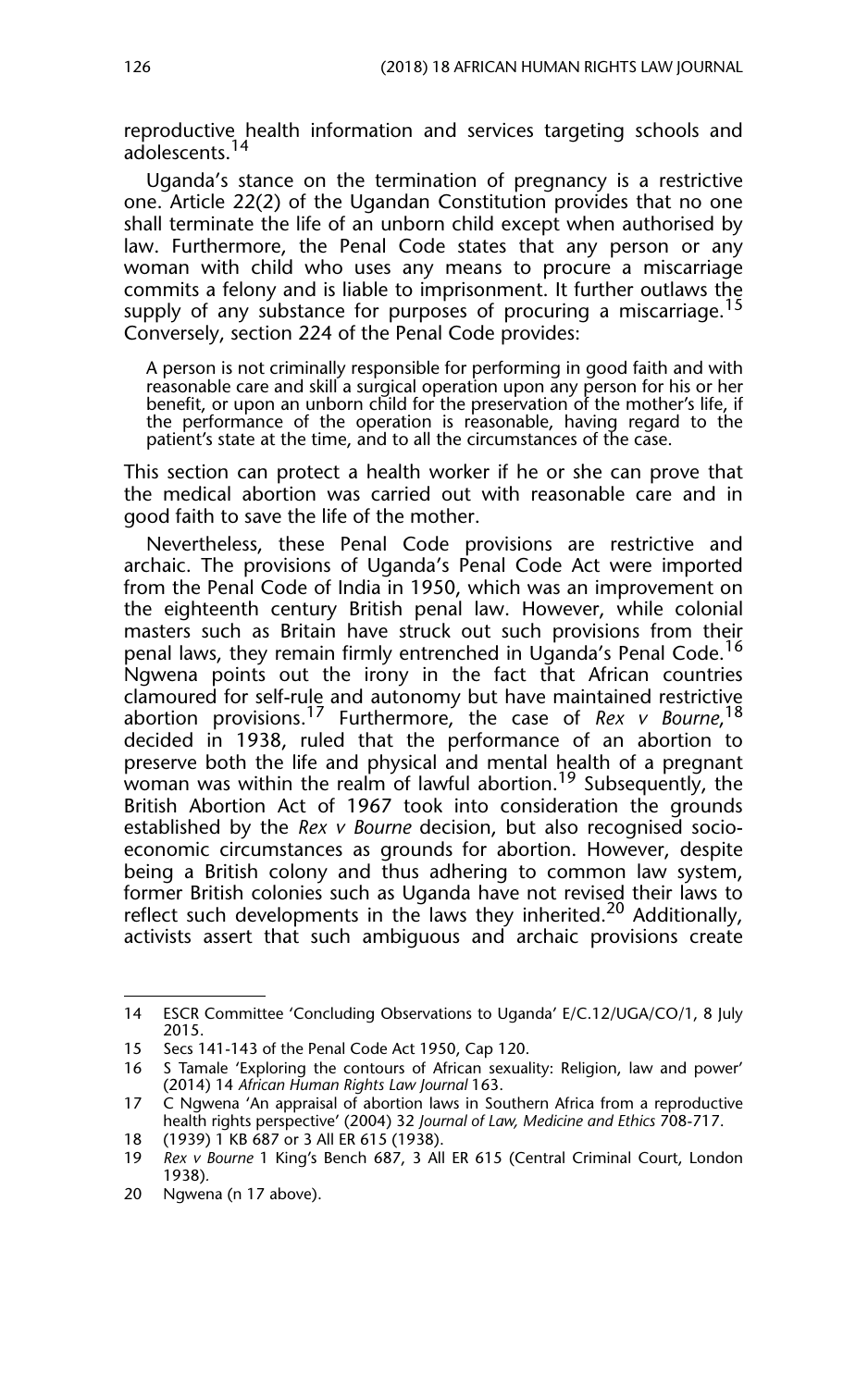room for confusion and uncertainty, and may discourage many health workers from conducting medical abortions for fear of being imprisoned.<sup>21</sup>

Upon ratification of the Protocol to the African Charter on Human and Peoples' Rights on the Rights of Women in Africa (African Women's Protocol), Uganda entered reservations to article 14(1)(a) which calls upon states to respect and protect women's rights to control their fertility, and article (2)(c) of the Protocol, on medical abortion mentioned above.22 Uganda interpreted article 14(1)(a) to mean that women have the right to control their fertility regardless of their marital status, while article 14(2)(c) was interpreted as conferring an individual right to abortion, thus requiring the state party to provide access to the procedure. Thus, Uganda maintained that it was not bound by this article unless it complied with domestic legislation pertaining to abortion.<sup>23</sup> Despite recommendations requesting Uganda to withdraw this reservation and to revise its legislation on termination of pregnancy, to date Uganda has not withdrawn its reservation to the Protocol.<sup>24</sup> Ngwena argues that the reservations to the African Women's Protocol do not restrict abortion beyond the grounds already laid out in domestic law, including the Penal Code. Furthermore, the reservations to article 14 do not preclude the application of other provisions in the Protocol as well as other treaties that Uganda has ratified without reservations which address themselves to issues of safe abortion.<sup>25</sup>

Despite the vagueness of and confusion about the legal position, in some instances abortion laws are actively enforced, leaving women, girls and health workers vulnerable to law enforcement, with some facing arrest, imprisonment and prosecution. According to a report released by the Human Rights Awareness and Promotion Forum in 2016, at least 182 arrests were made on abortion-related charges

<sup>21</sup> Guttmacher Institute 'Abortion in Uganda, Fact sheet' January 2013, https:// www.guttmacher.org/fact-sheet/abortion-uganda (accessed 1 February 2018).

<sup>22</sup> Statement by Ms Hannah Forster, Executive Director, African Centre for Democracy and Human Rights Studies and Chairperson of the NGO Forum Steering Committee, at the official opening of the 50th ordinary session of the African Commission on Human and Peoples' Rights, The Gambia, 24 October 2011.

<sup>23</sup> JL Asuagbor 'Status of implementation of the Protocol to the African Charter on Human and Peoples' Rights on the Rights of Women in Africa', Commissioner, Special Rapporteur on the Rights of Women in Africa, African Commission on Human and Peoples' Rights 60th Meeting-Commission on the Status of Women 18 March 2016 para 5.

<sup>24</sup> Report of the joint promotion mission undertaken to the Republic of Uganda 25-30 August 2013, presented at the 55th ordinary session of the African Commission on Human and Peoples' Rights, held from 28 April to 12 May 2014 in Luanda, Angola 60.

<sup>25</sup> C Ngwena 'Taking women's rights seriously: Using human rights to require state implementation of domestic abortion laws in African countries with reference to Uganda' (2016) 60 *Journal of African Law* 129-131.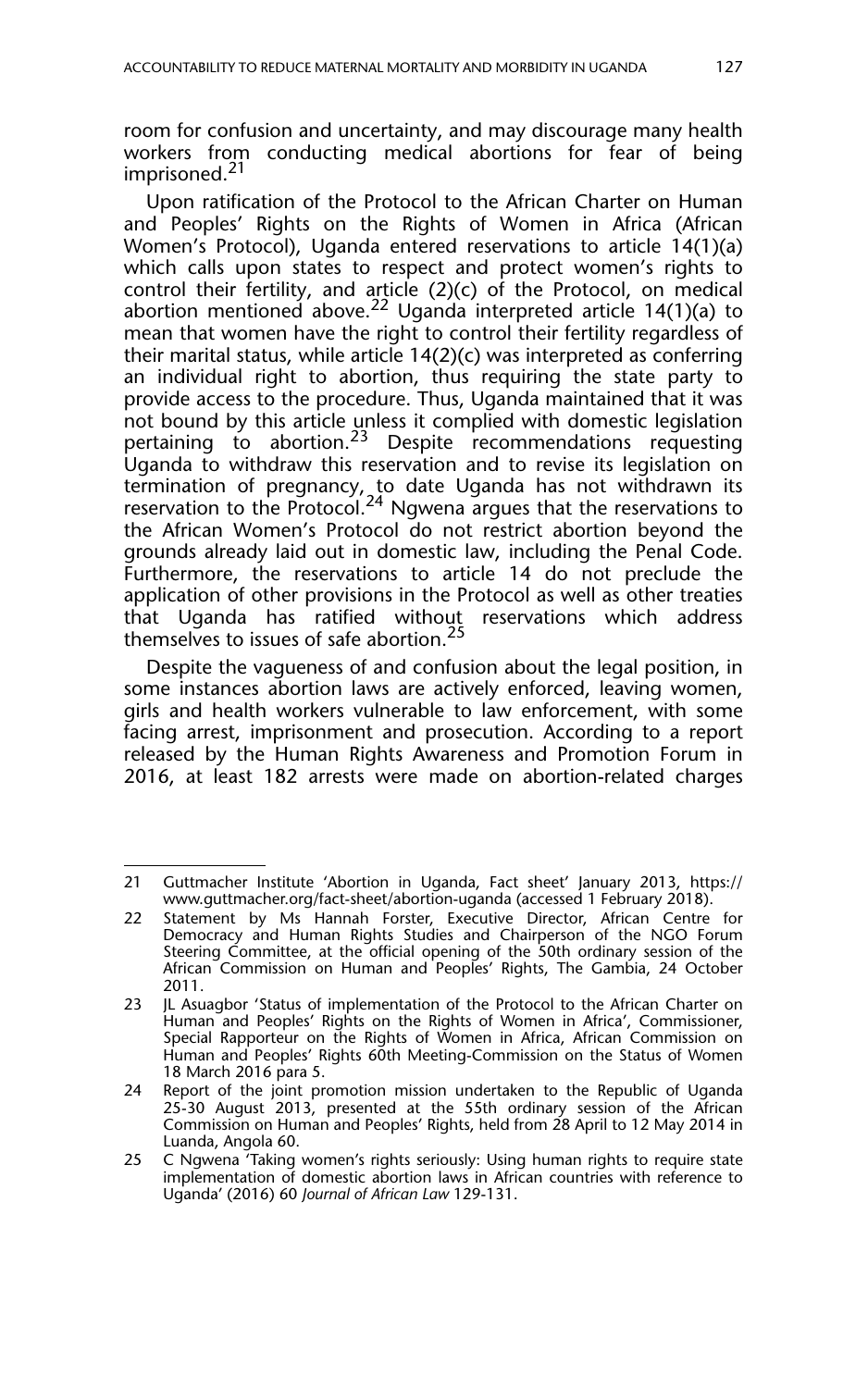from 2011 to 2014.<sup>26</sup> The categories of people arrested included women and girls who had undergone abortions; health workers who had performed the abortions; and men who were involved in procuring the abortion. Of the reported cases, very few are prosecuted due to the difficulty in investigating abortion cases as well as the fact that complainants lose interest or are paid off.<sup>2</sup>

Durojaye and Ngwena emphasise that the human right to reproductive health is meaningless if women faced with unwanted pregnancies are forced to either become mothers or to resort to unsafe abortions.<sup>28</sup> It is also important to note that restricting abortion does not reduce or stop it, but rather drives it underground, thus elevating maternal mortality and morbidity rates as a result of unsafe abortion.<sup>29</sup> It is for reasons such as these that the abortion figures are staggering. In 2015 the Standards and Guidelines on Reducing Maternal Morbidity and Mortality from Unsafe Abortions in Uganda were issued by the Ministry, aimed at ensuring access to contraceptives, in this way preventing unsafe abortion.<sup>30</sup> The Guidelines were also aimed at laying down provisions for the safe termination of pregnancy and post-abortion care. However, their dissemination was put on hold as the Ministry of Health felt that it was necessary to consult with various stakeholders, especially religious leaders.<sup>31</sup>

Therefore, the law should be revised and clarified so as to directly respond to and address unsafe abortions as a cause of maternal mortality and morbidity in Uganda. Understandably, in 2017 a petition was brought before the Constitutional Court challenging the failure of the state of Uganda to make a law regulating the termination of pregnancy. The petitioners alleged that the existing law did not protect young girls and women who found themselves with unwanted pregnancies, thus prompting them to resort to unsafe abortions. The petitioners demanded the interpretation of article 22(2) on termination of pregnancy as well as the creation of a framework which would enable Parliament to discuss, formulate and enact a law on termination of pregnancy.<sup>32</sup> The petition is yet to be addressed. Finally, when seeking to reform abortion laws, the focus

<sup>26</sup> Human Rights Awareness and Promotion Forum 'The enforcement of criminal abortion laws in Uganda and its impact on the human rights of women and health workers' Final Version, December 2016, IX-XI.

<sup>27</sup> As above.

<sup>28</sup> C Ngwena & E Durojaye (eds) *Strengthening the protection of sexual and reproductive health and rights in the African region through human rights* (2014) 5.

<sup>29</sup> C Zampus & J Todd-Gher 'Abortion and the European Convention on Human Rights: A lens for abortion and advocacy in Africa' in Ngwena & Durojaye (n 28 above) 80.

<sup>30</sup> Human Rights Awareness and Promotion Forum (n 26 above) 16.

<sup>31</sup> As above.

<sup>32</sup> *Centre for Health, Human Rights and Development (CEHURD) Prof Ben K Twinomugisha & Dr Rose Nakayi v Attorney-General of Uganda Constitutional* Petition 10 of 2017.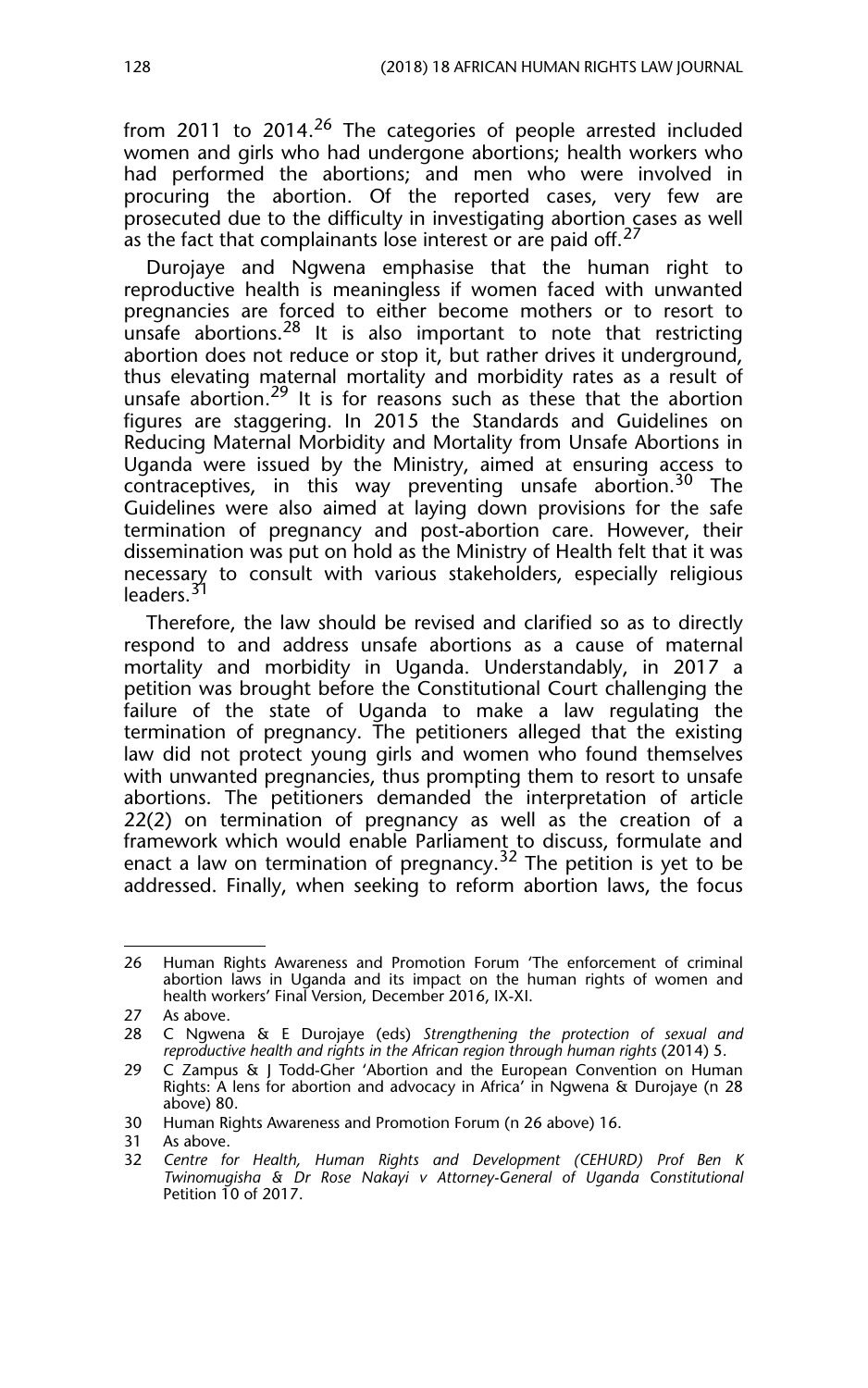should go beyond merely reforming the law to their implementation. Otherwise, legalising abortion without putting in place an elaborate implementation framework, especially for women who are socioeconomically challenged or who lack adequate knowledge and autonomy, often proves to be mere tokenism.<sup>33</sup> Therefore, bevond adopting laws, steps should be taken to train health care professionals in the provision of accessible services; to allocate sufficient resources based on availability; to de-stigmatise and eliminate discrimination around abortion-related services; and to provide community education on safe abortion and the availability of safe abortion services.<sup>34</sup>

## **3 Legal accountability**

Accountability is a word that is commonly used even though its use often does not translate into elaboration or implementation. As put by Boven, the term 'accountability' always is reserved for the titles of governance texts and often is not even mentioned in the texts. He compares it to a 'garbage can filled with good intentions' as it is often not used for purposes of analysis but rather for vague aspirations of governance.<sup>35</sup> Accountability has three vital elements, namely, responsibility, answerability and enforcement.<sup>36</sup> Schedler asserts that accountability is the requirement that power should be exercised in a transparent manner as well as demanding that those in power justify their  $acts; <sup>37</sup>$  that answerability involves the right to receive all necessary information and the duty of those in power to justify their actions. Furthermore, enforcement is an integral aspect of accountability as it emphasises that improper behaviour should not go unpunished, otherwise accountability would be viewed merely as window dressing and not as a real restraint on power.<sup>38</sup> In defining accountability, Joshi and Houtzager emphasise that some form of agreement has emerged about the vital elements that make up the accountability relationship, namely, the set of standards upon which performance is measured; information and justification for actions taken; and sanctioning or recognising behaviour where appropriate.<sup>39</sup>

<sup>33</sup> Ngwena (n 25 above) 113.

Ngwena 131.

<sup>35</sup> M Bovens 'Public accountability: A framework for the analysis and assessment of accountability arrangements in the public domain' unpublished paper, Utrecht School of Governance, Utrecht University, The Netherlands, 2005 4.

<sup>36</sup> Office of the United Nations High Commissioner for Human Rights 'Who will be accountable: Human rights and the post-2015 development agenda' New York and Geneva 2013.

<sup>37</sup> A Schedler et al (eds) *The self-restraining state: Power and accountability in new democracies* (1999).

<sup>38</sup> Schedler et al (n 37 above) 14-17.<br>39 A Joshi & PP Houtzager Widgets c

<sup>39</sup> A Joshi & PP Houtzager 'Widgets or watchdogs? Conceptual explorations in social accountability' (2012) 14 *Public Management Review* 151.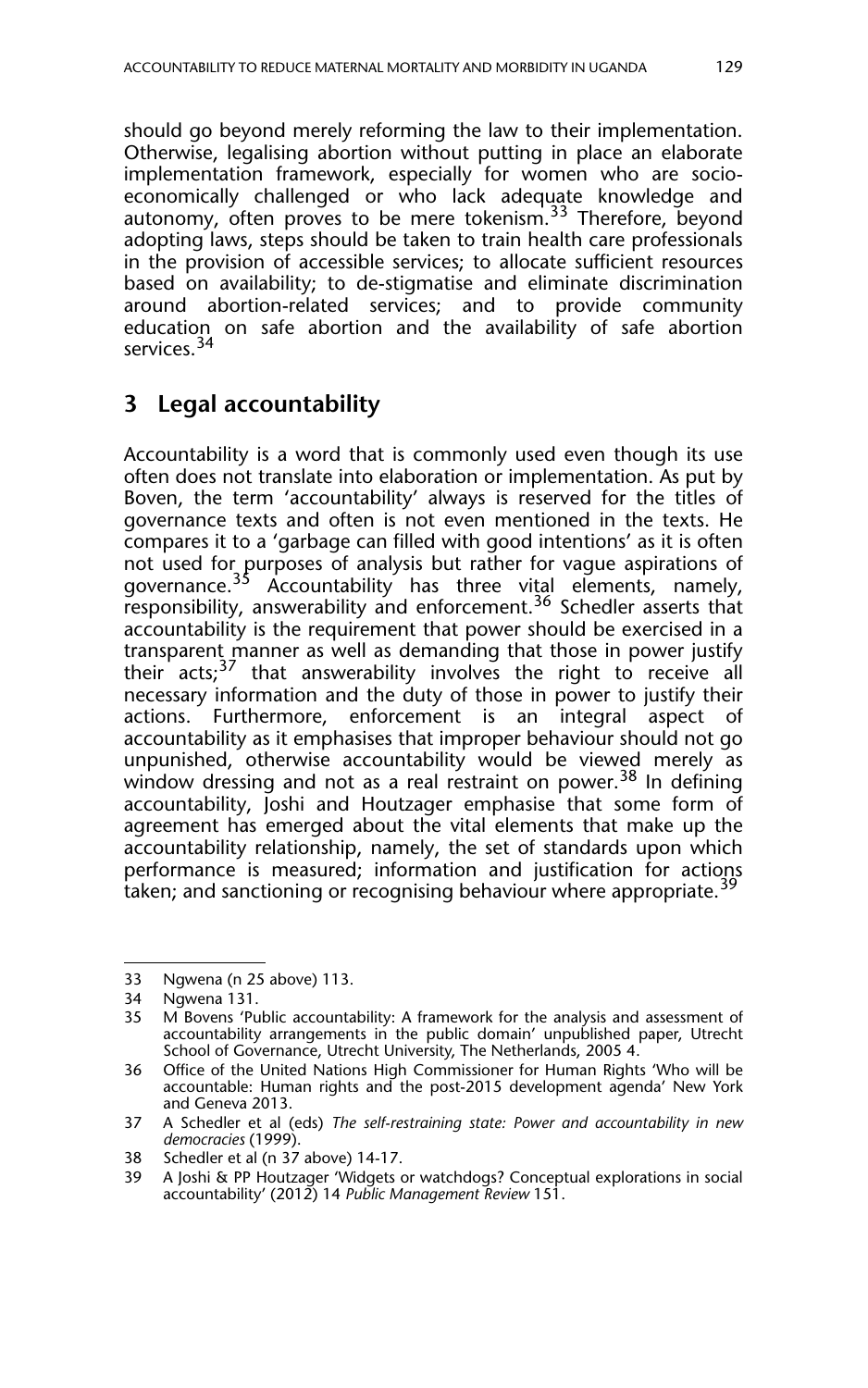Hunt explains that accountability allows individuals and communities to understand how those with responsibilities have implemented their duties, enables those with power to explain and justify the actions they have taken and, where shortcomings have been identified, accountability calls for them to be redressed.<sup>40</sup> Yamin cautions that accountability goes beyond merely apportioning blame and punishing those responsible to developing a dynamic system comprising shared roles and responsibilities between rights holders and duty bearers, where shortcomings can from time to time be reviewed and remedied.<sup>41</sup>

Accountability necessitates numerous forms of oversight and review, including administrative, social, political, international and national legal accountability.<sup>42</sup> National legal accountability is a vital form of accountability. The ability of people to seek remedies to correct violations is the benchmark of accountability. The realisation of legal accountability requires that public authorities and institutions put in place adequate remedial and corrective measures for those whose rights have been violated. In the case *of LC v Peru*, the Committee on the Elimination of Discrimination against Women (CEDAW Committee) noted that even though the CEDAW does not expressly mention the 'right to a remedy', it is implicit in articles 12 and 2(c) which provide that state parties should put in place procedures aimed at the protection of women's rights on an equal basis with those of men. These should include legal avenues, national tribunals as well as public institutions aimed at protecting women against any form of discrimination. Furthermore, article 2(f) calls upon the state to take all necessary measures, including legislation, to modify and abolish existing laws, customs, practices and regulations that are discriminatory towards women.<sup>43</sup> Similarly, in the case of *Alyne v Brazil*, the Committee pointed out that the state had failed to provide adequate judicial remedies and protection by not initiating proceedings to hold responsible those who had failed to provide timely and adequate medical care for Ms Alyne da Silva. The Committee emphasised that adequate sanctions must be imposed on health professionals who violate women's reproductive health rights.<sup>44</sup>

<sup>40</sup> P Hunt & G Backman 'Health systems and the right to the highest attainable standard of health' (2008) 10 *Health and Human Rights* 80 at 89.

<sup>41</sup> AE Yamin 'Towards transformative accountability: Applying a rights-based approach' (2010) 7 *International Journal of Human Rights* 97.

<sup>42</sup> United Nations General Assembly 'Technical guidance on the application of a human rights-based approach to the implementation of policies and programmes to reduce preventable maternal morbidity and mortality' Human Rights Council, 20th session, A/HRC/21/22, 2 July 2012 paras 74-75.

<sup>43</sup> CEDAW Committee *LC v Peru*, C/50/22/2009, 4 November 2011 para 8.16-9.

<sup>44</sup> CEDAW Committee *Alyne da Silva Pimentel Teixeira v Brazil* C/49/D/17/2008, 10 August 2011 paras 7(8) & 8(2).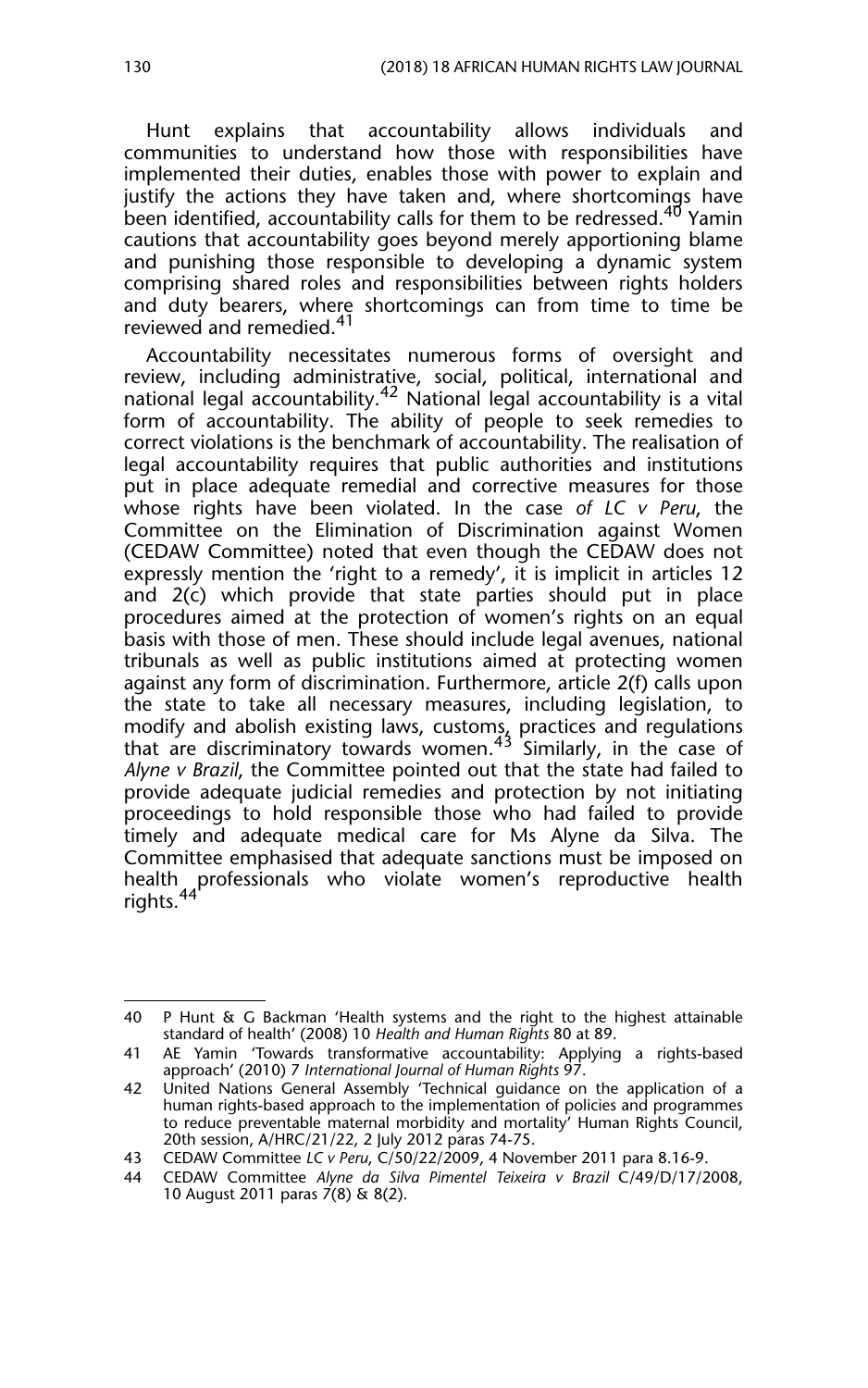#### **3.1 Adjudication of maternal health cases in Ugandan courts**

The judicial sector has a pivotal role to play in upholding accountability. Article 137(1) of the Constitution provides that '[a]ny question as to the interpretation of this Constitution shall be determined by the Court of Appeal sitting as the Constitutional Court'. Article 137(3) states that any person who claims that an Act of Parliament or any other law or anything done by a person or authority is not in line with the constitutional provisions may petition the Constitutional Court for a declaration to the effect or for redress. Article 137(4) states that, if after the determination of the petition under clause (3), the Constitutional Court considers that there is a need for redress, the Court may grant an order for redress or refer the matter to the High Court to determine the suitable redress. The Constitutional Court's jurisdiction in line with article 137 as well as article 50, which is discussed in greater detail below, has been the subject of several cases. In *Attorney General v Major General David Tinyefuza*, <sup>45</sup> Justice Kanyeihamba stated:

In my opinion there is a difference between applying and enforcing the provisions of the Constitution and interpreting it. Whereas any court of law and tribunals with competent jurisdiction may be moved by litigants in ordinary suits, applications or motions to hear complaints and determine the rights and freedoms enshrined in the Constitution and other laws under article 137, only the Court of Appeal sitting as the Constitutional Court may be petitioned to interpret the Constitution with a right to appeal to this Court as the appellate court of last resort … the concurrent original jurisdiction of the Constitutional Court can only arise and be exercised if the petition also raises questions as to the interpretation of the Constitution as the primary objective or objectives of the petition. To hold otherwise might lead to injustice and some situations manifest absurdity.

In *Ismail Serugo v Kampala City Council,*<sup>46</sup> the Court held that the Constitutional Court should normally be involved only in matters requiring the interpretation of the Constitution under article 137 of the Constitution. The same position was taken in *Dr James Rwanyarare & Others v Attorney-General*, 47 where the Court noted:

In our view petitions for enforcement of rights and freedoms under article 50 do not belong to this Court ... It seems clear that this court will deal with matters falling under article 50 only by way of reference made to it under article 137(6) which states that '[w]here any question is referred to the Constitutional Court under article 137(5) the Constitutional Court shall give its decision on the question and the Court in question shall dispose of the case in accordance with that decision …' This court has no jurisdiction in matters not covered under article 137 of the Constitution.

The *CEHURD* case<sup>48</sup> was brought in terms of article 137 of the Constitution. The case concerned the death of two women from

<sup>45</sup> Supreme Court Constitutional Appeal 1 of 1997.

<sup>46</sup> Constitutional Appeal 2/98 SC (1998).

<sup>47</sup> Constitutional Petition 7 of 2002 [2004] UGCC 5 (16 November 2004).<br>48 Centre for Human Rights and Development (CEHURD) & Others v Attorn

<sup>48</sup> *Centre for Human Rights and Development (CEHURD) & Others v Attorney-General* UGCC Constitutional Petition 16 of 2011, decided 5 June 2012.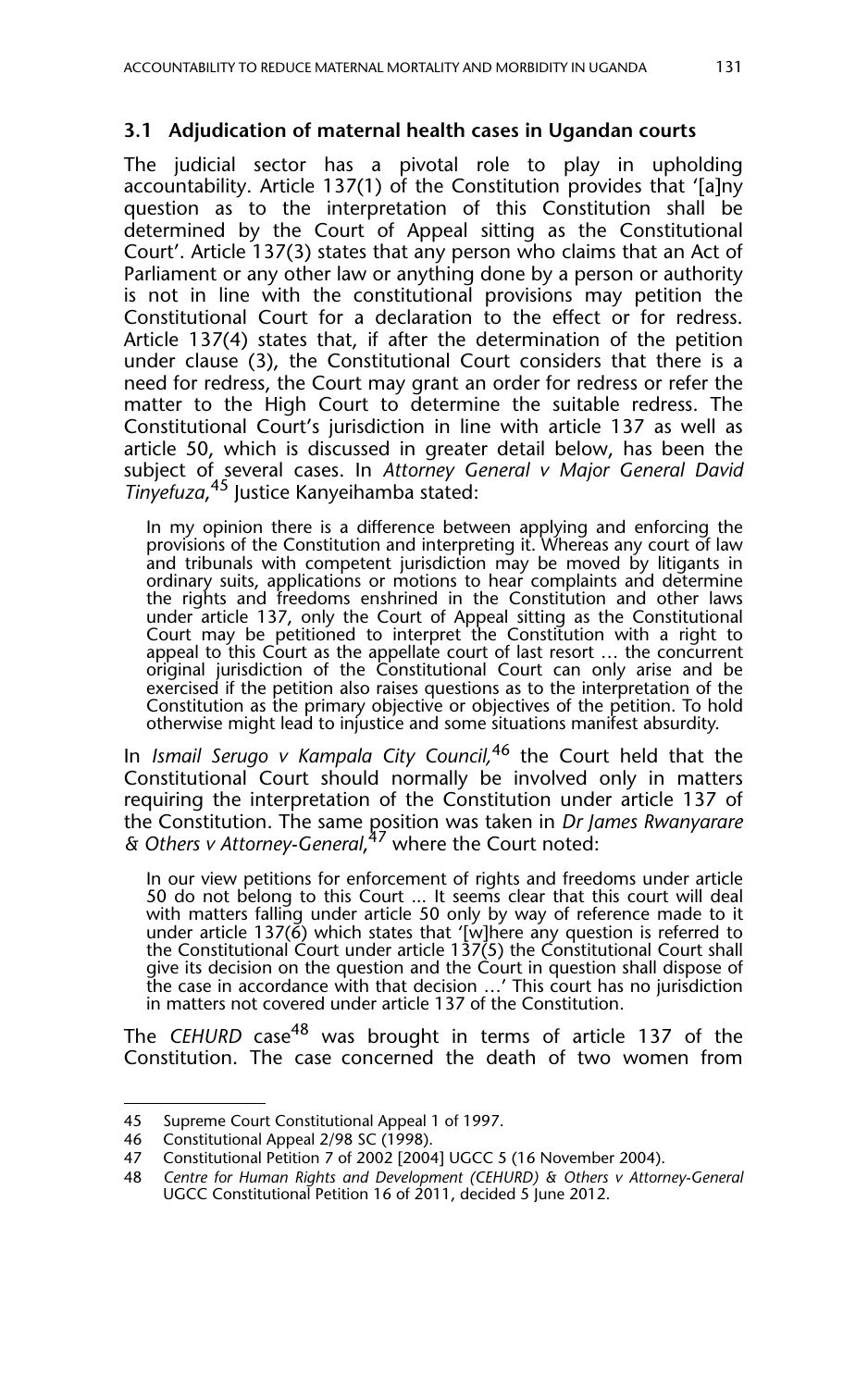maternity-related causes in two different hospitals.<sup>49</sup> CEHURD alleged that the failure by the government to provide basic medical services in the two hospitals, leading to the avoidable death of the two mothers, was a violation of their right to life (article 22); respect for human dignity and protection from inhuman treatment (article 24); women's rights (article 33); amendment 8A; as well as the various health provisions set out in the National Objectives and Directive Principles of State Policy. The court also sought to establish whether the case fell under article 45 which prescribes that '[t]he rights, duties, declarations and guarantees related to fundamental and other human rights and freedoms specifically mentioned in this chapter shall not be regarded as excluding others not specifically mentioned'.

While raising preliminary objections, the state maintained that the case could not be decided by the court as it asked 'political questions' that were in the jurisdiction of the legislature and the executive. Thus, by adjudicating the case, the court would be concerning itself with issues that were not in their jurisdiction and, thus, would infringe on the principle of separation of powers. The court agreed with the state and dismissed the case.

As a result of the dismissal of the *CEHURD* case by the Constitutional Court, it was appealed to the Supreme Court.<sup>50</sup> The Supreme Court reiterated the role of the Constitutional Court as per article 137. On the issue that the petition did not raise issues calling for constitutional interpretation, the Supreme Court pointed out that according to their pleadings, the appellants had clearly specified the acts and omissions by the government and the health workers which they maintained were inconsistent with the Constitution. The particular provisions of the Constitution that the government and its health workers were alleged to have violated were also spelt out. The appellants further asked for specific declarations as well as redress. The Supreme Court ruled that the matters raised competent questions for the Court to hear and interpret, to ascertain whether the petitioners' allegations warranted the Constitutional Court to issue the declarations or grant the redress sought for by the petitioners as per article 137 of the Constitution. On this ground, the Supreme Court noted that the Constitutional Court had erred in its decision.<sup>51</sup>

The other issue, which was the main bone of contention, was that of the 'political question'. The judge referred to article 137(1) of the Constitution. For emphasis, she cited *Paul Semwogerere & Others v Attorney-General*, <sup>52</sup> where it was decided that article 137(1) empowers the courts with unreserved jurisdiction to entertain any

<sup>49</sup> *CEHURD & Others v Attorney-General* (n 48 above).

<sup>50</sup> *Centre for Human Rights and Development (CEHURD) & Others v Attorney-General* UGSC Constitutional Appeal 1 of 2013, decided 30 October 2015.

<sup>51</sup> As above.

<sup>52</sup> *Paul K Semogerere & Others v Attorney-General* (Constitutional Appeal 1 of 2002) (2004) UGSC 10 (28 January 2004)*.*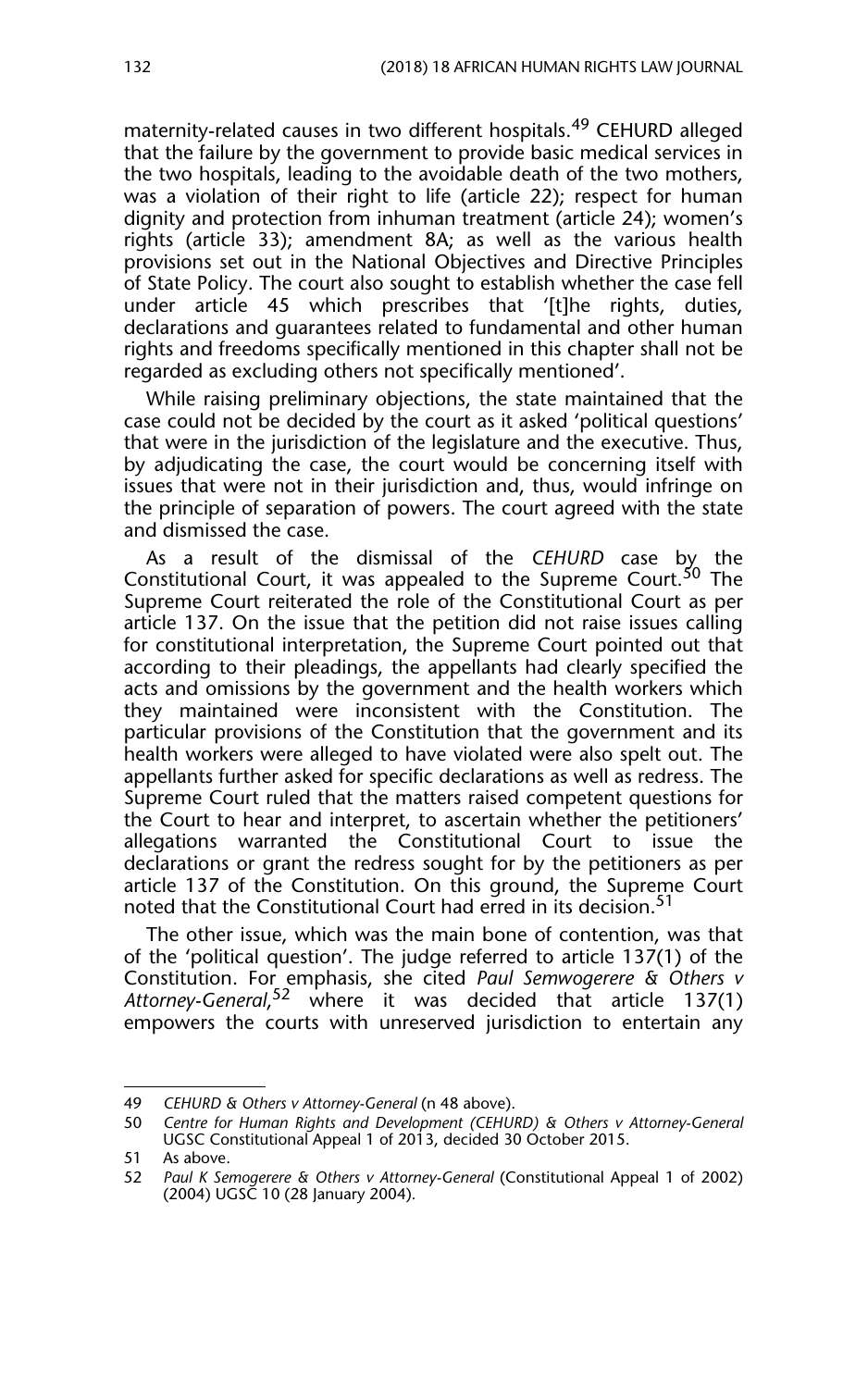question pertaining to the interpretation of any constitutional provision. Thus, with regard to interpretation, the Court's powers are unlimited and unencumbered. She further added that article 137(3)(b) stated that any person who claims that any act or omission by any person or authority contravenes a provision of the Constitution may petition the Constitutional Court for redress or a declaration to that effect where applicable. Therefore, based on these grounds, the Supreme Court unanimously ruled on 30 October 2015 that the Constitutional Court hear the petition based on its merits.<sup>53</sup>

The inclusion of other violated rights in the case is based on the principle of the interrelated nature of rights which presupposes that rights are interdependent and, therefore, the violation of one right often inevitably triggers the violation of several others. This approach is even more vital in cases where the main right in question is not provided for in the Bill of Rights. The right to health is not provided for in Chapter 4 (fundamental and other human rights and freedoms) but rather is reserved for the section on National Objectives and Directive Principles of State Policy. In its first Concluding Observation to Uganda, the ESCR Committee clearly pointed out the need for the inclusion of the right to health in Uganda's Bill of Rights as well as in other laws where necessary.<sup>54</sup> The Technical Guidance on Maternal Mortality and Morbidity also emphasised that among the steps that need to be taken in order to empower women to claim their rights is the express recognition of the right to health, including sexual and reproductive health, in constitutions and other legislations. This should be accompanied by the putting in place of effective accountability mechanisms in case these rights have been violated.<sup>55</sup> Similarly, the recently-adopted General Comment 22 on Sexual and Reproductive Health Rights calls upon states to enshrine the right to sexual and reproductive health in the justiciable parts of the Constitution at the national level, pointing out to lawyers, judges and prosecutors that this right can be enforced.<sup>56</sup>

Another issue that courts tend to side-line is the position of article 8A of the Constitution. In order to elevate the status of the Directive Principles, an amendment to the Constitution in terms of article 8(A)(1) was added in 2005. The amendment points out that 'Uganda shall be governed based on principles of national interest and common good enshrined in the National Objectives and Principles of State Policy'.57 Margaret Zziwa justified the inclusion of this clause by

<sup>53</sup> As above.<br>54 ESCR Com

ESCR Committee Concluding Observations to Uganda (n 14 above).

<sup>55</sup> United Nations General Assembly (n 42 above) para 12.

<sup>56</sup> ESCR Committee General Comment 22 on the Right to Sexual and Reproductive Health (art 12 of the ICESCR) E/C 12/GC/22, 2 May 2016, para 64.

<sup>57</sup> The Constitution (Amendment) Act 2005 insertion of art 8A.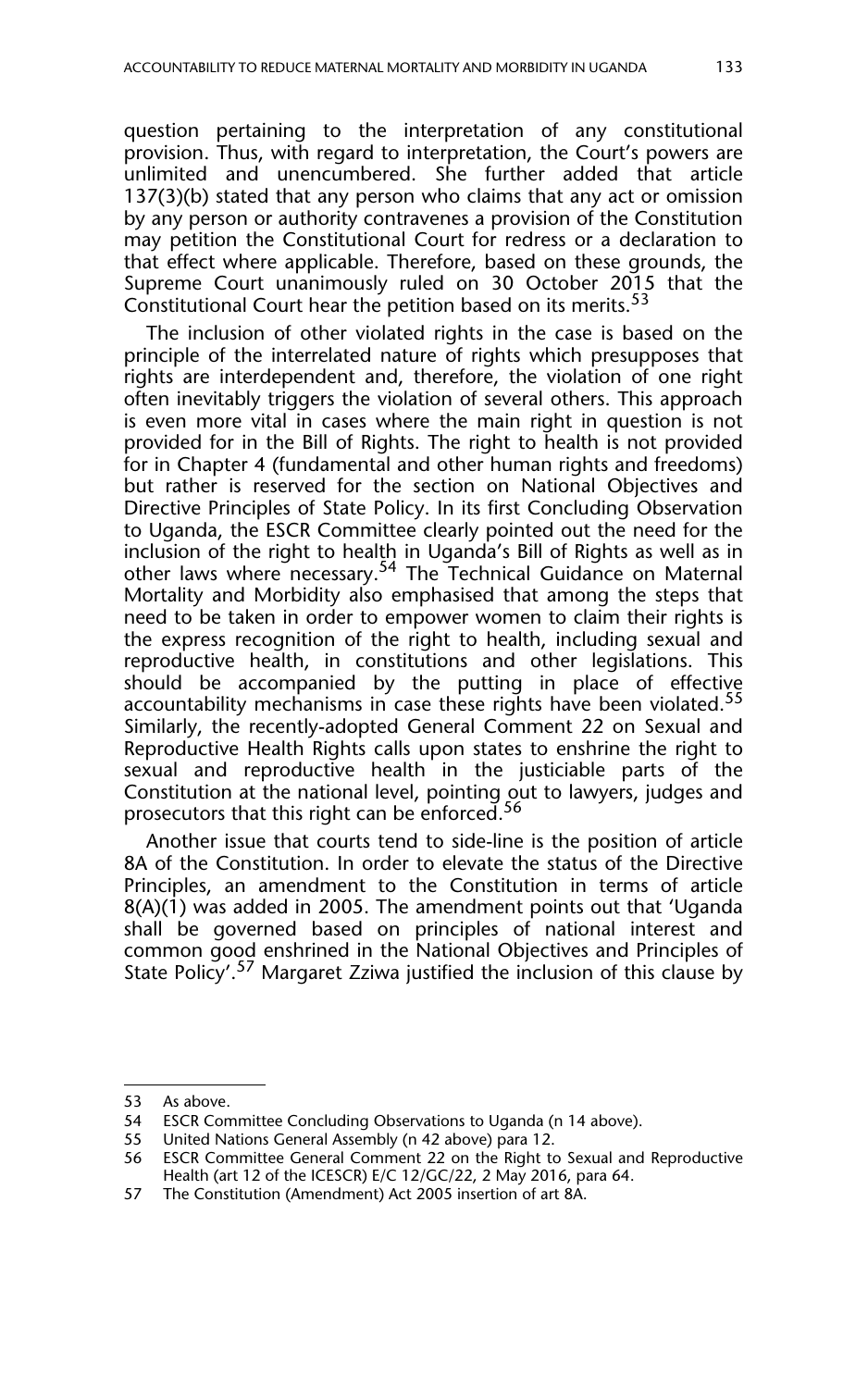stating:<sup>58</sup>

In order to strengthen the culture and spirit of nationalism, it is important to have the minimum interests or the minimum elements … to be the guiding principles of state policy. And these interests must be stated in the justifiable part of the Constitution in order to give them a permanent feature, which must be implemented by all government agencies.

The issue of National Objectives and Directive Principles of State Policy is not restricted to Uganda. Elsewhere courts have used the principle of the interdependent nature of rights to argue cases usually reserved for this section. Okeke argues that in an ideal situation, all the constitutional provisions should be justiciable as well as enforceable.59 In the case of *Olga Tellis*, <sup>60</sup> concerning the forceful eviction as well as the demolition of the structures of slum dwellers, the Indian Supreme Court maintained that the right to life was inclusive of the right to livelihood because no person can live without the basic means of living. Thus, the Court turned the right to livelihood, which appears in the Directive Principles of State Policy, into an enforceable right. Even though the Court declined to provide the remedies requested by the applicants, this is an example of using constitutionally-recognised civil and political rights in advocating social rights. Similarly, in the *Nayadu* case,<sup>61</sup> the Court broadly interpreted article 21 (the right to life) of the Indian Constitution as encompassing the right to water. The Court emphasised that it was incumbent upon the state under article 21 of the Indian Constitution to ensure access to clean drinking water for the Indian population. Ghana took a much bolder step by directly declaring that the Directive Principles of State Policy were justiciable in the case of *Ghana Lotto Operators Association*, which had been decided by the Supreme Court in 2008.<sup>62</sup> The Court held that the economic, social and cultural rights spelt out in Chapter six of the Ghanaian Constitution, which provides for the Directive Principles of State Policy, are themselves assumed to be justiciable.<sup>63</sup>

The *CEHURD & Others v Attorney-General* case sought to resolve issues such as the position of article 8A (on National Objectives and Directive Principles of State Policy). By dismissing the case, the opportunity to elaborate on such issues was lost. It remains to be seen how the Constitutional Court will resolve the case. It is hoped that it

<sup>58</sup> Parliament of the Republic of Uganda (2005) *Hansard Report* 15 August 2005, http://www.parliament.go.ug/new/index.php/documents-and-reports/dailyhansard (accessed 20 October 2013).

<sup>59</sup> GN Okeke & C Okeke 'The justiciability of the non-justiciable constitutional policy of governance of Nigeria' (2013) 7 *IOSR Journal of Humanities and Social Sciences* 11.

<sup>60</sup> *Olga Tellis & Others v Bombay Municipal Corporation & Others* ETC 10 July 1985 SCR 51 2.1-2.2.

<sup>61</sup> *AP Pollution Control Board v Prof MV Nayudu* 2000 SCALE 354 para 3.

<sup>62</sup> *Ghana Lotto Operators Association & Others v National Lottery Authority* (2009) 3 SCGLR 235.

<sup>63</sup> As above.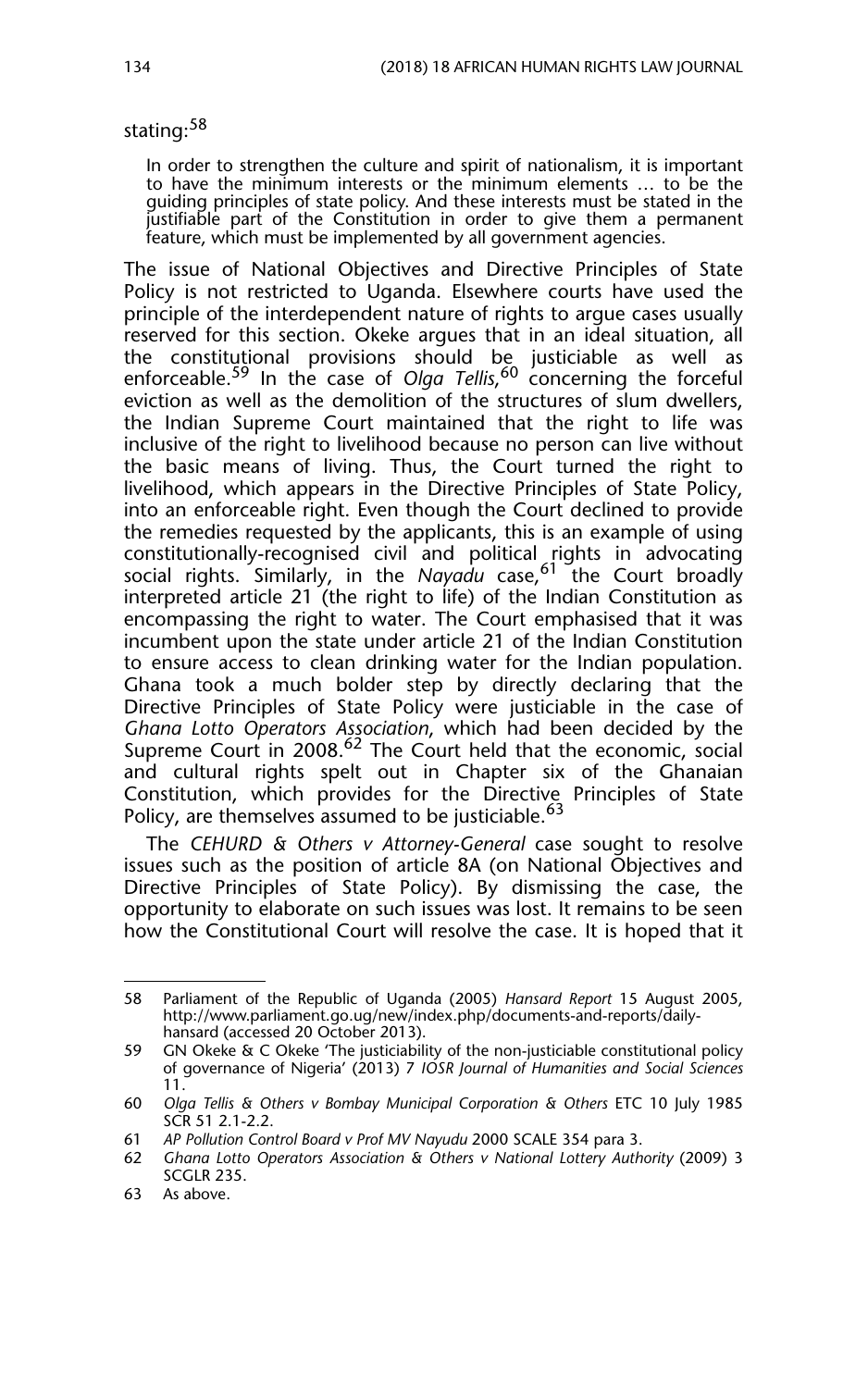will take a broad rather than a restricted understanding of the position of maternal health rights in the Constitution and other related legislation.

Another important case was brought before the High Court by CEHURD (*CEHURD & Others v Nakaseke District Local Government).*<sup>64</sup> In this case, Mugerwa David together with CEHURD accused Nakaseke District Local Government of negligence which had led to the death, caused by obstructed labour, of his wife, Nanteza Irene, leaving behind three dependants. It was alleged that Nanteza had come to the hospital in the advanced stages of labour and after observation she was found to be undergoing obstructed labour. However, the doctor on duty was not at the hospital and only returned after more than four hours from the time when the mother was diagnosed. As a result, eight hours after she had arrived at the hospital, Nanteza passed away before surgery could be performed. The judge ruled that the failure to promptly attend to Nanteza, as a result of the absence of the doctor on duty, was a violation of her right to basic medical care. The hospital was ordered to pay damages to her family in the amount of 35 million shillings.

The *Nakaseke* judgment was a mixture of a cause of action based on negligence and an action based on the violation of constitutionally-guaranteed rights provided for under article 50 of the Constitution dealing with the enforcement of rights.<sup>65</sup> Therefore, the Court could have ruled on the matter by solely relying on the cause of action in negligence. Indeed, the Court found that the doctor had caused the death of the deceased by neglecting his duty to care for her. However, the judge also ruled that the failure to promptly provide medical care to the deceased was a violation of her maternal health rights as well as her right to basic medical care.

Article 50 is another important provision as far as ensuring access to justice as well as strategic litigation are concerned. Article 50(1) provides that '[a]ny person who claims that a fundamental or other right or freedom guaranteed under this Constitution has been infringed or threatened, is entitled to apply to a competent court for redress which may include compensation'. It also gives the courts the power to provide redress, including compensations, declarations and damages.<sup>66</sup> Article 50(2) empowers both individuals and empowers both individuals and organisations to bring an action on the ground of the violation of another person's human rights. Indeed, the maternal health cases

<sup>64</sup> *Centre for Health, Human Rights and Development & Others v Nakaseke District Local Government* UHC Civil Suit 111 of 2012, decided 30 April 2015.

<sup>65 &#</sup>x27;Ugandan High Court finds human rights violations where a pregnant woman died of a ruptured uterus and blood loss while in labour' Legal Grounds III, Case<br>20, http://www.law.utoronto.ca/utfl\_file/count/documents/reprohealth/lq-20 http://www.law.utoronto.ca/utfl\_file/count/documents/reprohealth/lg-20\_ cehurd\_nakaseke\_uganda.pdf (accessed 10 December 2017).

<sup>66</sup> CEHURD 'Litigating maternal health rights in Uganda: What civil society groups must know' September 2013 15.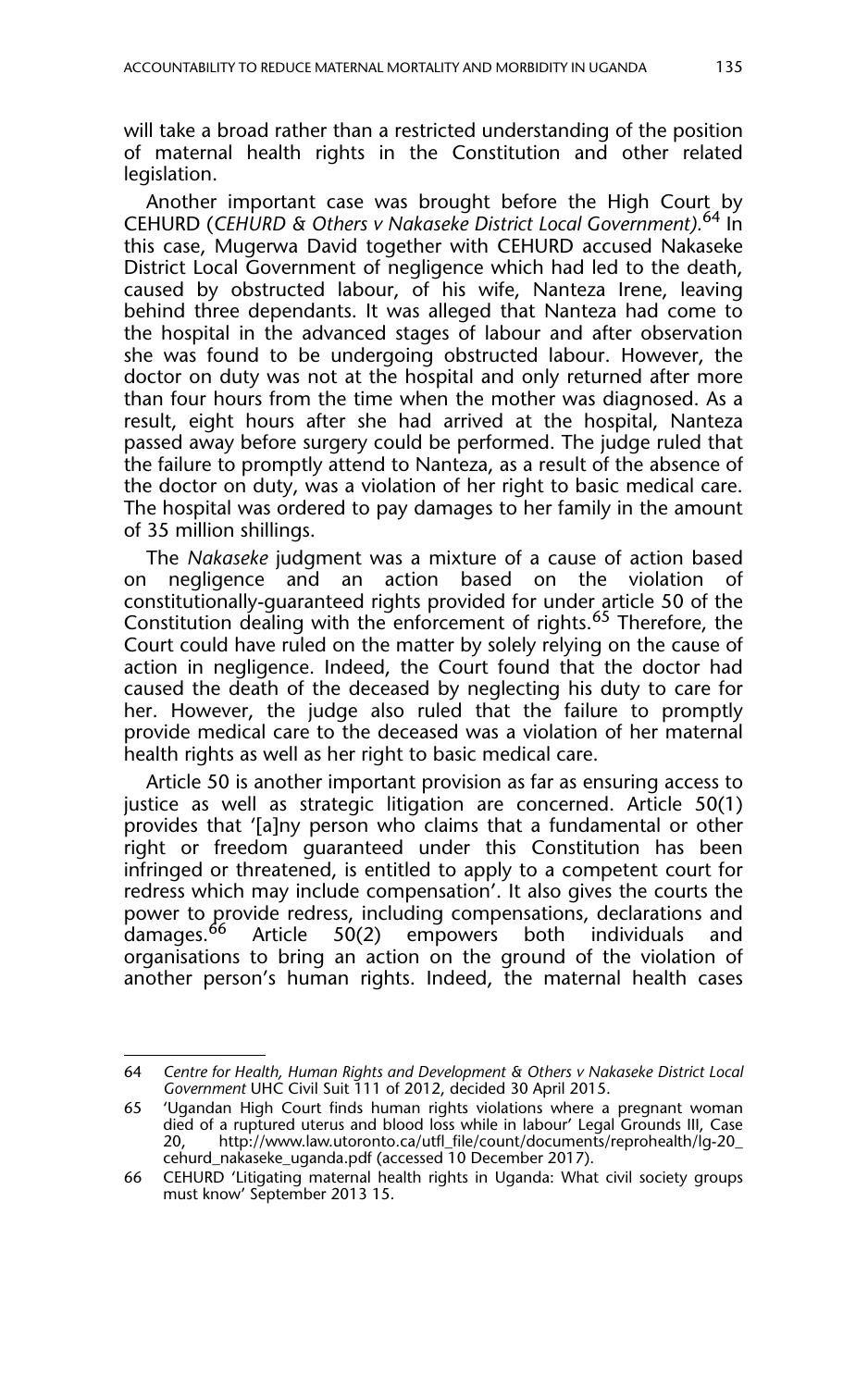mentioned above were brought by a civil society organization (CEHURD) on behalf of vulnerable individuals.

Article 50(4) states that Parliament shall make laws for the enforcement of rights and freedoms in this chapter. The fact that Parliament has not yet enacted a comprehensive law on the enforcement of rights has posed a challenge. In the *Bukenya* case<sup>67</sup> the petitioners were appealing the Constitutional Court decision which had declared the Fundamental Rights and Freedoms (Enforcement Procedures) 2008 unconstitutional on the basis that they had been produced by the Rules Committee rather than Parliament, thus contravening article 50(4) of the Constitution. The Supreme Court ruled that the Procedures were constitutional and that the Rules Committee had acted within its powers in providing for a procedure to seek redress for violations of fundamental rights and freedoms under article 50(1). The Court also stressed that by invalidating the Procedures, the Constitutional Court had created a scenario where anyone who wanted to seek redress under article 50(1) for human rights violations had no recourse to courts until Parliament enacted a law under article 50(4). At the same time, the Court was exasperated by the fact that 22 years after the enactment of the Constitution, Parliament had not yet enacted a comprehensive law for the enforcement of rights.

Another issue of contention is the procedure to be followed in bringing cases under article 50 of the Constitution. Normally the procedure for bringing cases to the High Court is by plaint. This procedure is quite lengthy as it has to be supported by a summary of evidence; a list of authorities to be relied on; a list of witnesses; and any documents relating to the violation should be availed to support the claim.68 However, in the *Charles Harry Twagira* case,<sup>69</sup> the Supreme Court overturned the Constitutional Court ruling which had held that an action could only go to the High Court under article 50 of the Constitution on a plaint. The judge stated:

In my considered opinion, a person who claims that a fundamental or other right or freedom guaranteed under the Constitution has been infringed can institute an action in a competent court by plaint or can seek declarations by notice of motion depending on the facts of complaint within the meaning of article 50.

Nonetheless, all these contentions and positions can be confusing to those wishing to bring human rights cases before courts. This calls for the speedy enactment of a comprehensive law on the enforcement of fundamental rights and freedoms by Parliament as required by article 50(4) of the Constitution and as emphasised in the *Bukenya* case. In

<sup>67</sup> *Bukenya v Attorney-General* UGSC Constitutional Appeal 3 of 2011 [2017] 18 (22 May 2017).

<sup>68</sup> As above.<br>69 Charles H.

<sup>69</sup> *Charles Harry Twagira v Uganda* UGSC Criminal Appeal 27 of 2003 [2005] 14 (3 August 2005).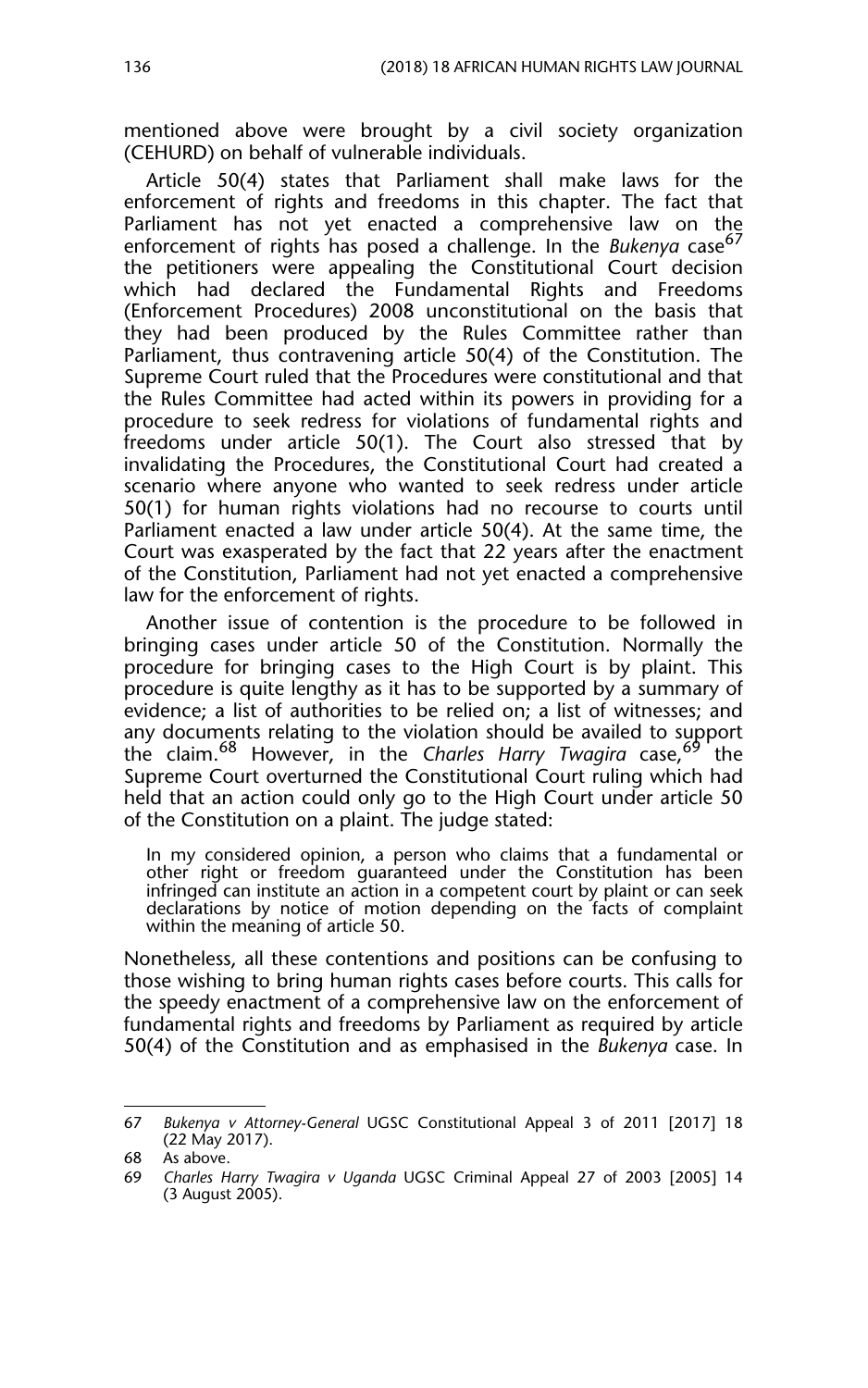the meantime, courts should ensure that the position taken serves the purpose of expanding rather than limiting access to courts of people whose rights have been violated.

Ultimately, the adjudication of cases pertaining to maternal death and morbidity is an uphill task, especially in the context of Uganda where the justiciability of the right to health remains in question. As highlighted by Ngwena, in the absence of a succinct constitutional mandate, courts are in murky waters when it comes to the adjudication of the right to health. Even where there is a constitutional mandate, courts may be restrained in order not to seem to be entering into the realm of the executive.<sup>70</sup> The prioritisation of economic, social and cultural rights also starts from the curriculum for legal practitioners. As noted by Onyango, the challenge with the enforcement of economic, social and cultural rights starts with law schools where the field hardly features in regular curricula. This creates a challenge of lawyers who lack the required skills to successfully litigate economic, social and cultural rights cases.<sup>71</sup>

Furthermore, formal judicial structures such as courts of law are often perceived by rural or local communities as removed from their daily-lived experiences. A series of factors, such as high illiteracy, a lack of awareness about court operations, high poverty levels (the inability to afford legal fees) and accessibility to courts, especially in the rural areas, prevent women from accessing the legal structures.<sup>72</sup> It is estimated that over 85 per cent of lawyers are concentrated in Kampala, leaving about 84 per cent of the population without adequate access to legal representation. The majority have to rely on other forms, such as the Local Council Courts.<sup>73</sup> The courts at the lower levels (Local Council Courts and Magistrate's Courts), which are often more accessible to the communities, are fraught with numerous challenges including understaffing, underqualified staff, insufficient physical structures and pervasively high levels of corruption.<sup>74</sup> Ultimately, for judicial accountability to be realised, courts should develop both the constitutional but, more importantly, the institutional capability to adjudicate maternal health issues.<sup>75</sup>

<sup>70</sup> C Ngwena 'Scope and limits of judicialisation of the constitutional right to health in South Africa: An appraisal of key cases with particular reference to justiciability' (2013) 14 *Journal of Health Law* 43-64.

<sup>71</sup> J Oloka-Onyango *When courts do politics: Public interest law and litigation in East Africa* (2017) 180.

<sup>72 &#</sup>x27;Rural women and access to justice' FAO's contribution to a Committee on All Forms of Discrimination against Women (CEDAW) half-day general discussion on access to justice, Geneva, 18 February 2013 5. Action Aid 'Strategies for success access to justice for women' (2011) 8, http://www.actionaid.org/publications/ strategies-success-access-justice-women?width=960&inline=true (accessed 11 July 2016). Uganda, Draft National Legal Aid Policy, 2012 para 2.

<sup>73</sup> Draft National Legal Aid Policy (n 72 above) para 25.

<sup>&#</sup>x27;The hierarchy composition and functions of courts in Uganda' http:// lawschoolguide.blogspot.co.za/2011/03/heirachy-composition-and-functionof.html (accessed 5 July 2016).

<sup>75</sup> Ngwena (n 70 above) 43-64.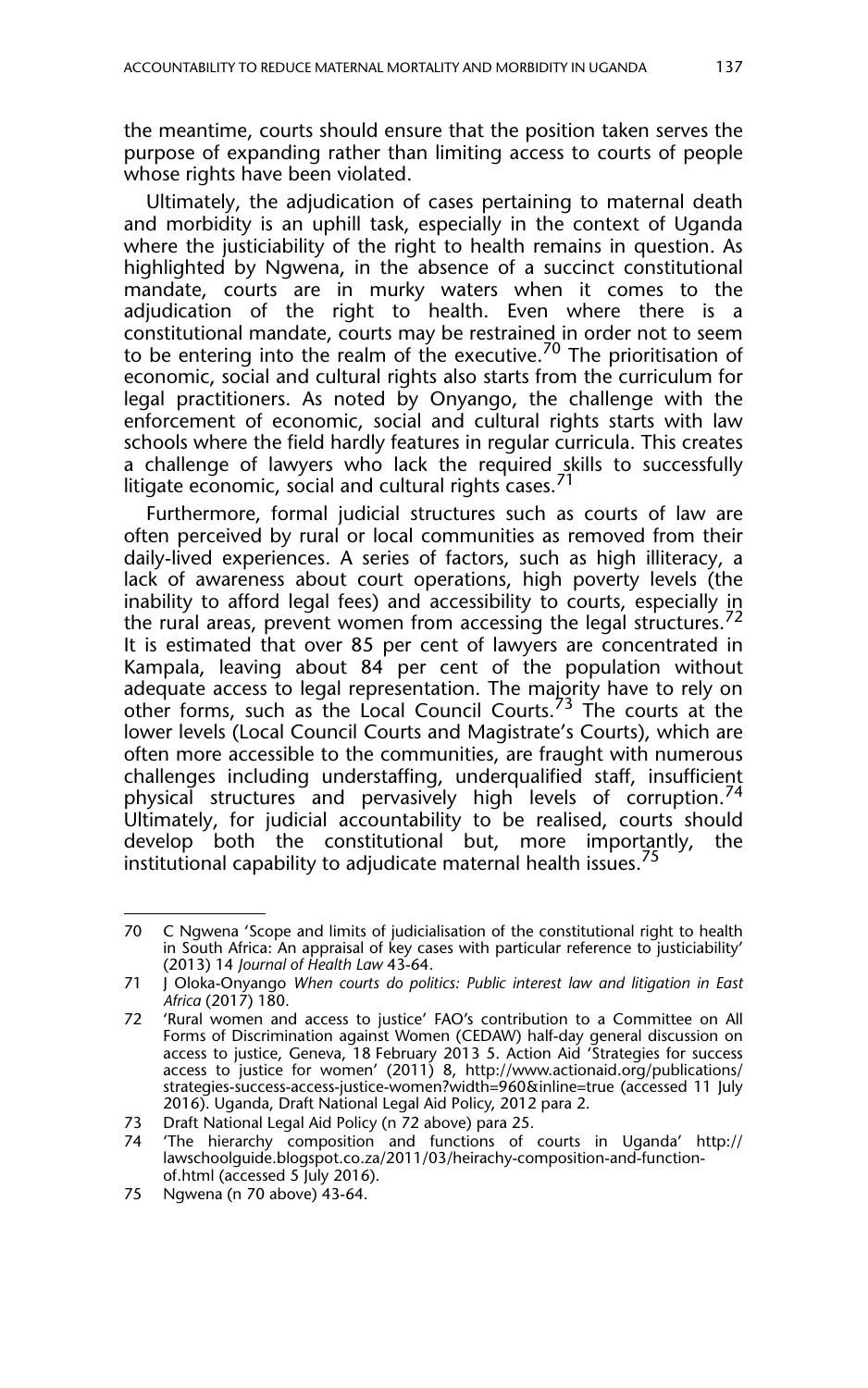#### **3.2 Role of the Uganda Human Rights Commission in promoting legal accountability**

Apart from the courts, the Uganda Human Rights Commission (Commission) is an essential accountability organ with a protective and promotional mandate.<sup>76</sup> A vital contribution by a human rights commission is that it provides for more innovative ways of upholding human rights.<sup>77</sup> Some consider courts of law as too formal, following strict bureaucratic guidelines, being costly and time-consuming, all of which can become impediments to accessing justice. On the other hand, human rights commissions employ numerous methods such as mediation, the formal court system procedures and awareness raising, and often are more accessible and affordable to a greater part of the population. Some of the remedial measures used, such as mediation, have similarities to the African conflict-resolution approach.<sup>78</sup>

The Guidelines establishing the Commission state that its decisions shall have the same effect as that of the court and shall be enforced in the same manner.<sup>79</sup> Therefore, article 53 of the Constitution sets out that upon a determination that there has been an infringement of any human right, the Commission may order the release of an imprisoned/detained person; compensation; or any legal redress or remedy. A person who is dissatisfied with the order of the Commission may appeal before the High Court and the Commission may not investigate any matter pending before a court or judicial tribunal.

The Commission has a tribunal which receives, investigates, hears and resolves complaints, a mandate bestowed upon it by article 52(1) of the Constitution. In 2014/2015, it resolved 138 complaints in favour of the complainants and dismissed 68. In line with the right to health, all 12 complaints received were based on discrimination on the grounds of HIV. The Commission attributed the increase in complaints from the five recorded in the previous year to awareness as a result of improved sensitisation on the right to health. The prioritisation of the right to health through measures such as functionalising a right to health unit has increased awareness of health as a right and not simply a commodity, leading to the gradual increase in health-related complaints to the Commission. In 2016, a complaint was lodged with the Commission against Kiboga Local Government, alleging its failure to avail timely emergency obstetric

<sup>76</sup> Art 52 Constitution of the Republic of Uganda, 1995.

<sup>77</sup> CP Maina 'Human rights commissions in Africa: Lessons and challenges' in A Bösl & J Diescho (eds) *Human rights in Africa: legal perspectives on their protection and promotion* (2009) 351.

<sup>78</sup> Uganda Human Rights Commission 17th Annual Report to the Parliament of Uganda (2014) 30-32.

<sup>79</sup> J Hatchard 'A new breed of institution: The development of human rights commissions in Commonwealth Africa with particular reference to the Uganda Human Rights Commission' (1999) 32 *Comparative and International Law Journal of Southern Africa* 41-46.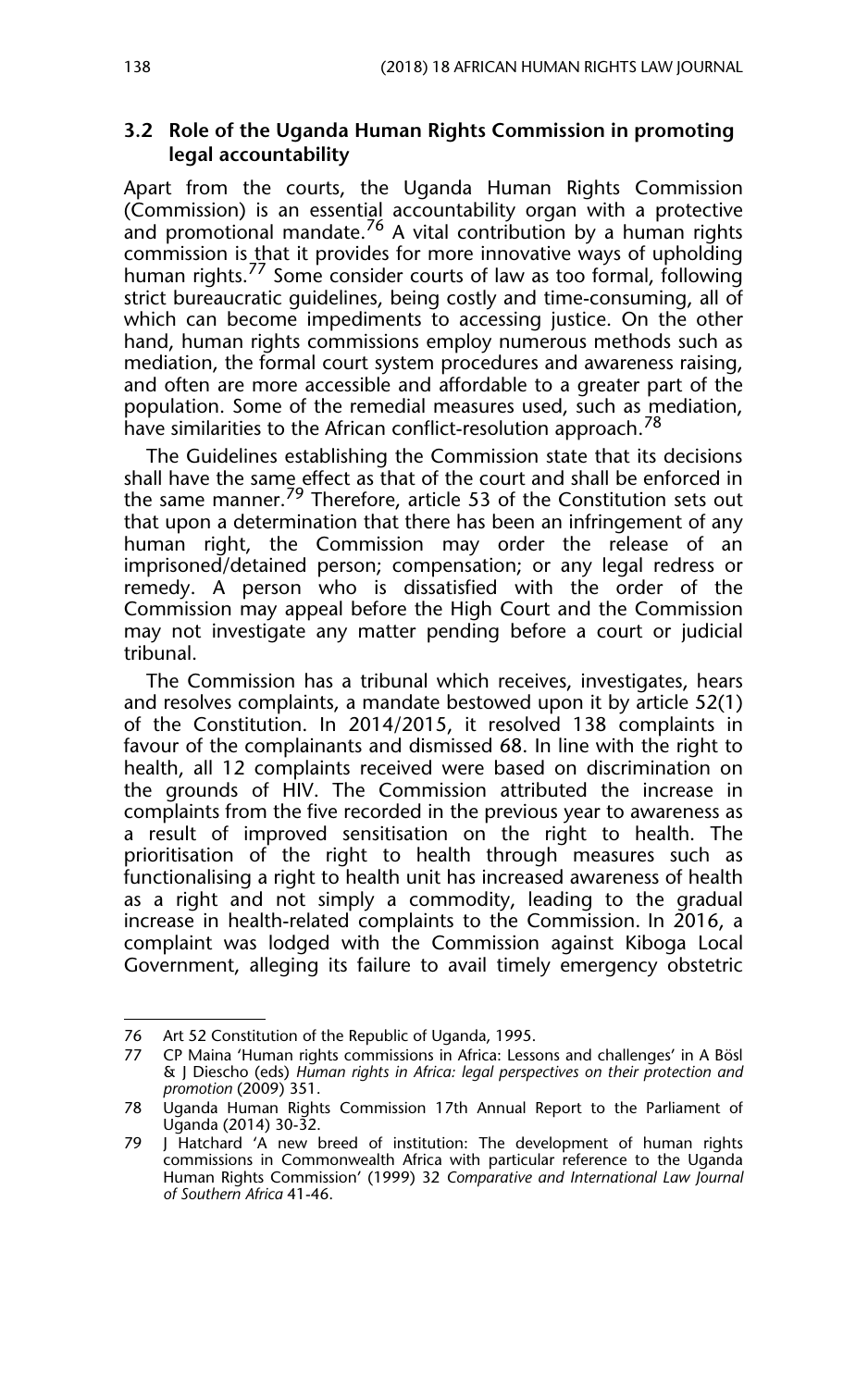care to the complainant's spouse, thereby violating her right to health and life.<sup>80</sup>

Upon receipt of a complaint, the Commission gathers information either from individuals or organisations working at grassroots level in a bid to verify the information, and then proceeds to resolve the issue. In order to effectively reach the general population, the Commission has opened up branches and established toll-free lines in all its regions of operation, which people can use to report any type of complaint.<sup>81</sup> It thus operates as a channel between the people and the government. The Commission then provides feedback to those who have forwarded complaints either by holding legal proceedings and mediation or contacting the purported violator.

In fulfilling its promotional mandate, the Commission in 2008 established a right to health unit which is charged with sensitising citizens on the right to health, monitoring violations in the health sector and ensuring that those whose rights have been violated have access to adequate remedies.  $82$  In 2016 the Commission dedicated its most recent annual report to maternal and reproductive health in contrast to previous reports which focused generally on the right to health. It has also annually increased the number of health facilities that it monitors although the number reduced considerably in 2016 as a result of a reduction in funding for the operations of the Commission.<sup>83</sup>

The Commission has also taken to informing stakeholders on the right to health through workshops and conferences. For instance, towards the end of 2015 it organised a multi-stakeholder meeting aimed at discussing the status of implementation of the Universal Peer Review (UPR) recommendations pertaining to the right to health.<sup>84</sup> As a result of that and other related fora, in preparation for the upcoming UPR review of Uganda in 2016, the commission prepared a report on the implementation of UPR recommendations as well as the remaining issues or gaps that need to be addressed. In line with maternal health, the Commission pointed out the inadequate funding of the health sector budget which affects the number of skilled birth attendants, especially in the hard-to-reach areas, the unavailability of

<sup>80</sup> Uganda Human Rights Commission 19th Annual Report to the Parliament of Uganda (2016) 117.

<sup>81</sup> Uganda Human Rights Commission Report (n 80 above) VI 15.<br>82 C Businge 'Health unit launched' The New Vision 30 Septer

<sup>82</sup> C Businge 'Health unit launched' *The New Vision* 30 September 2008, http:// www.newvision.co.ug/new\_vision/news/1180102/health-rights-unit-launched (accessed 11 July 2016).

<sup>83</sup> Uganda Human Rights Commission (n 80 above) 116.

Uganda Human Rights Commission 'UNHRC holds a multi-stakeholder meeting on the status of implementation of the Universal Periodic Review Recommendations on the Right to Health' 27 November 2015, http://uhrc.ug/ uhrc-holds-national-multi-stakeholder-meeting-status-implementation-universalperiodic-review (accessed 11 July 2016).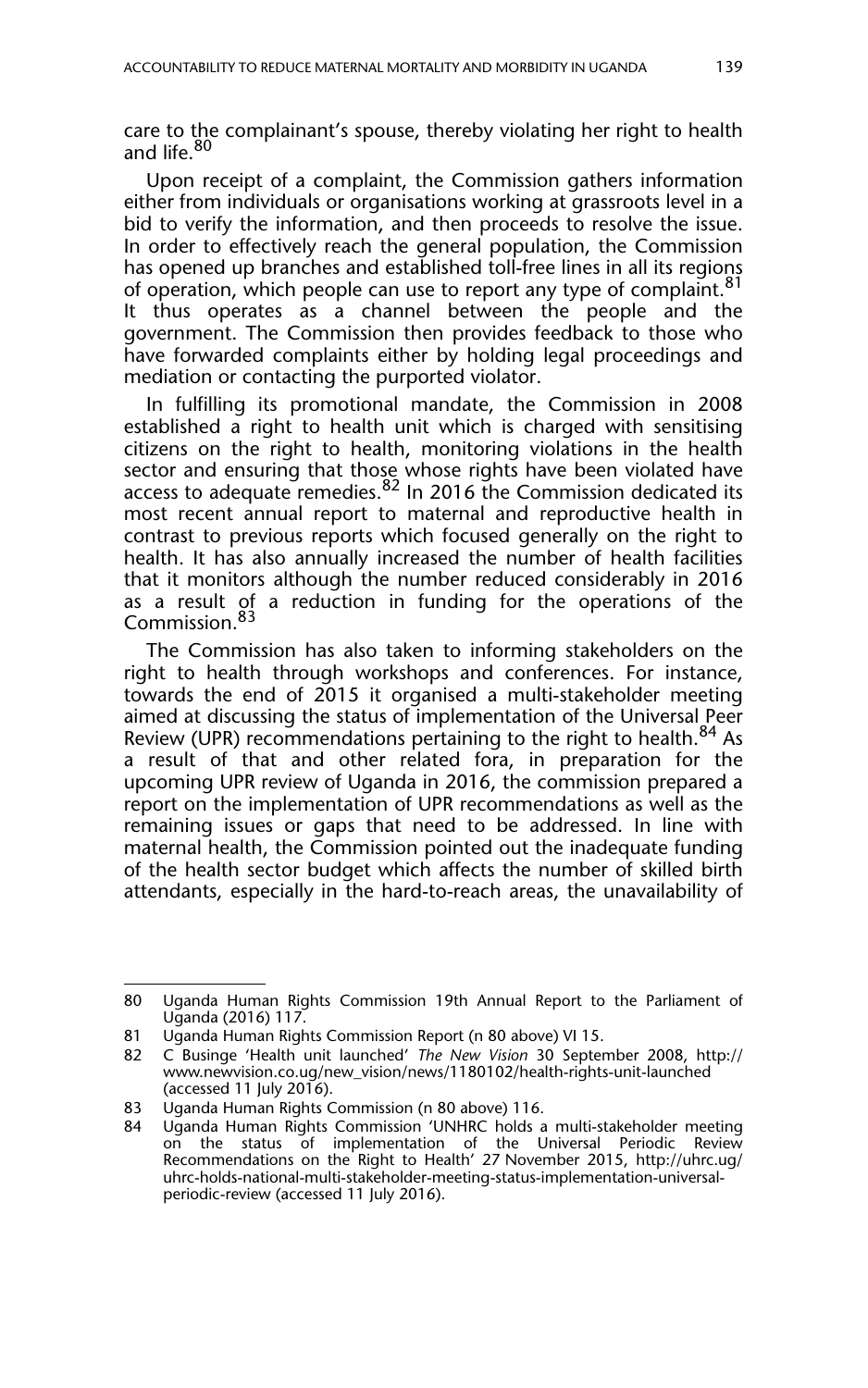emergency obstetric care services in health facilities and the nonreporting of maternal deaths, especially in private facilities.<sup>85</sup>

However, the Commission is not without challenges, among which are the limited resources availed to it by the government in order to conduct its country-wide operations; insufficient human rights personnel (commissioners) to hear cases; and the very slow or sometimes non-payment of compensation to victims of human rights violations.<sup>86</sup> These challenges get in the way of the effective fulfilment of its mandate towards reducing preventable maternal mortality and morbidity.

## **4 Role of other forms of accountability**

The emphasis of human rights accountability has been on remedying violations through formal justice systems, which forms a vital aspect of horizontal accountability. It is for this reason that rights holders will primarily consider going to courts of law when their rights have been violated.87 With the increasing judicialisation of economic, social and cultural rights, such as the right to health, courts have been able to receive cases and provide remedies. However, human rights accountability should not be perceived as a product only to be understood and interpreted by lawyers. This is because law is derived from and interlinked with social, cultural and political developments and, thus, should be interpreted in terms of the interrelationships between law, social sciences, and political and cultural fields.<sup>88</sup> In applying accountability, various forms of accountability need to complement legal accountability to address maternal mortality and morbidity. Some of the most vital forms are administrative and social accountability.

#### **4.1 Administrative accountability**

Administrative accountability entails the establishment of standard guidelines and norms within the health facilities and within the Ministry of Health aimed at making subordinates accountable to their superiors, and these should often be monitored by an institution with no conflict of interest. Administrative accountability aims at improving the performance of health systems. While other forms of accountability, such as legal, political and social accountability, are external, administrative accountability allows for the direct interaction with systems to improve their operation. The implementation of this

<sup>85</sup> Uganda Human Rights Commission 'NHRI submission for Uganda's second Universal Periodic Review' October 2016, para 15.

<sup>86</sup> Maina (n 77 above) 361-362.

<sup>87</sup> OHCHR (n 36 above) 39-42.

<sup>88</sup> M Darrow & A Tomas 'Power, capture and conflict: A call for human rights accountability in development co-operation' (2005) 27 *Human Rights Quarterly* 484-485.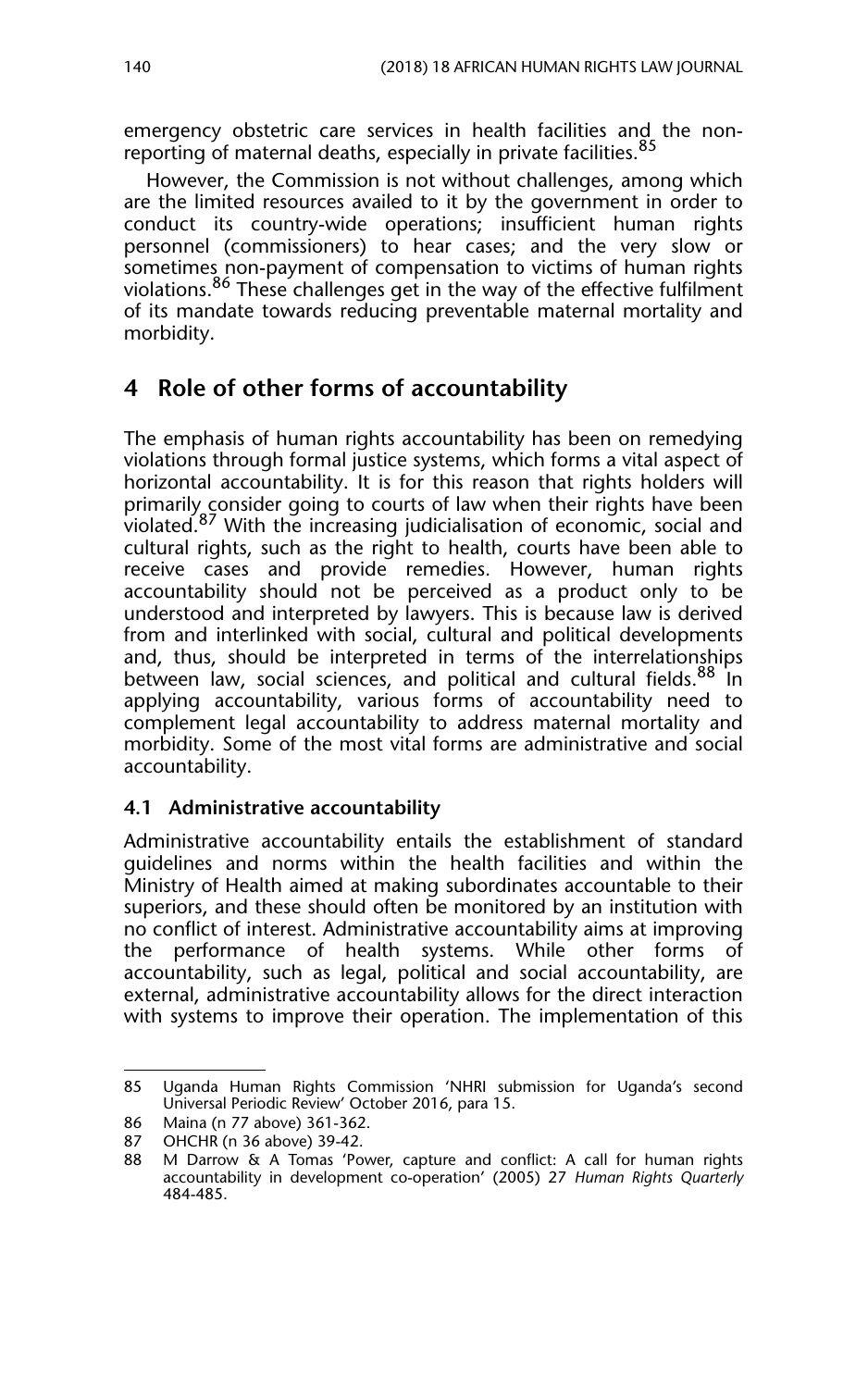form of accountability requires the setting up of structures right from the Ministry to the lowest health facility to ensure that the policies in place are being implemented, the allocated funds are put to their most appropriate use and identified shortcomings are remedied.

Regulatory institutions, such as Health Service Commission; the Uganda Medical and Dental Practitioners Council (UMDPC); the Uganda Nurses and Midwives Council (UNMC); the Allied Health Professional Council (AHPC); and the Pharmacy Council of Uganda also have a vital role to play in upholding accountability. From time to time, the Uganda Medical and Dental Practitioners Council has used its quasi-judicial role to investigate and give rulings on allegations of professional misconduct against medical practitioners.<sup>89</sup> However, these regulatory institutions report challenges of being underfunded and under-facilitated, which limits the effective execution of their accountability role.<sup>90</sup>

The functionalisation and improvement of various complaints mechanisms at the health facilities is another way of improving administrative accountability. Government has established complaints mechanisms at various health facilities, such as suggestion boxes, tollfree lines and email addresses, through which complaints should be addressed. However, these are almost non-operational. A survey conducted in Uganda on client satisfaction with services in Uganda's public health facilities in 27 districts revealed that in most districts there is an absence of a co-ordinated or institutional approach of dealing with complaints by health facilities.<sup>91</sup> It further revealed that only 27 per cent of the respondents had at one time made a complaint using the formal channels for conveying grievances. There are numerous instances where the complaints are not addressed by the health system, which greatly discourages communities from expressing their grievances.<sup>92</sup>

Private actors are also a vital aspect of administrative accountability. Article 20(2) of the Constitution provides that all organs of government, agencies and all persons shall respect, promote and uphold the rights and freedoms enshrined therein. In 2010 it was estimated that private health providers constituted 22,5 per cent of all health care providers in Uganda, most of them located in towns, and the number of private hospitals was considerably on the increase, with 23 recorded in 2012 compared to nine in 2011.<sup>93</sup> Half of the doctors working in the private sector were also working in government

<sup>89</sup> BK Twinomugisha *Fundamentals of health law in Uganda* (2015) 150-156.

Ministry of Health 'Road map for accelerating the reduction of maternal and neonatal mortality and morbidity in Uganda' 2007-2015 11.

<sup>91</sup> Uganda National Health Consumer/Users Organisation 'Client satisfactions with services in Uganda's public health facilities: A study by the Medicines Transparency Alliance (MeTA)' Uganda, February 2014 VII.

<sup>92</sup> Uganda National Health Consumer/Users Organisation (n 91 above) 7.

<sup>93</sup> SWECARE Foundation 'Uganda health and partnership opportunities' August 2013 30-32.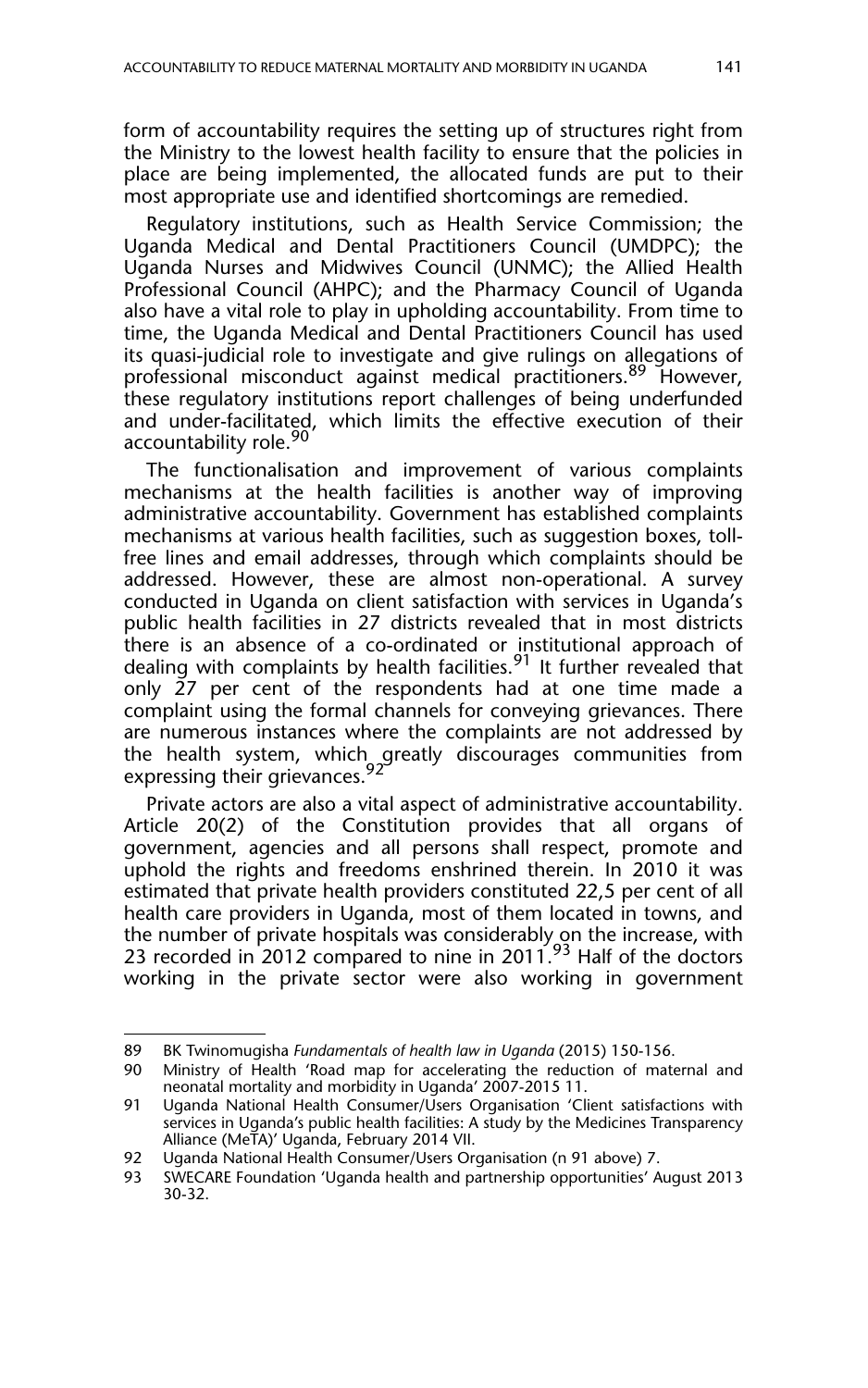hospitals, while the majority of nurses worked full-time in the private sector.<sup>94</sup> Of concern is the fact that households contributed the largest proportion of health expenditure through out-of-pocket expenditure. <sup>95</sup> With the exception of non-profit organisations, the aim of private-profit entities is to make money and not to provide for affordable health care. As a result, the privatisation of health services has increased costs, thus decreasing access to health care.<sup>96</sup> This is characterised by a reliance on private providers as well as out-ofpocket payments at the point of service.<sup>97</sup> The complexity of the private sector in Uganda also poses a challenge in its classification with some informal for-profit and small-scale providers who are often unlicensed, untrained, unregulated and uninspected.<sup>98</sup>

The *Alyne v Brazil* case mentioned above emphasised the government's oversight role with regard to private health practitioners by refuting the state's claim that it could not be held liable for the inadequacy and the poor quality of care at the private health care institution in question. It emphasised that the state was directly responsible for the actions of private institutions and, thus, it had the duty to monitor and regulate these. The state was also reminded of article 2(e) of the CEDAW, which emphasises that it has an obligation to take measures towards ensuring that private actor activities, in line with health policies, are appropriate. Subsequently, the Committee recommended that the state ensures that private health facilities comply with international and national standards on reproductive health care.<sup>99</sup>

### **4.2 Social accountability**

Social accountability includes initiatives by citizens, as well as civil society, aimed at holding duty bearers (government officials, service providers and politicians) responsible for providing services that they have committed to avail to the community.<sup>100</sup> There is the implication that the increased involvement of citizens will foster public actors to be answerable to citizens for action taken or not taken and may be sanctioned in cases of failure to respond to these demands (enforcement).<sup>101</sup> Joshi and Houtzager state that social accountability

<sup>94</sup> As above.

<sup>95</sup> As above.

<sup>96</sup> A Chapman 'The impact of reliance on private sector health services on the rights to health' (2014) 16 *Health and Human Rights* 122-134.

<sup>97</sup> As above.<br>98 Chapman

Chapman (n 96 above) 120.

<sup>99</sup> *Alyne da Silva v Brazil* (n 44 above) paras 7(5) & 8(2).

<sup>100</sup> E Peruzzotti & C Smulovitz (eds) *Enforcing the rule of law: Enforcing social accountability in new Latin American democracies* (2006) 9-11; NG Jayal 'New directions in theorising social accountability?' (2008) 38 *Institute of Development Studies* 107.

<sup>101</sup> V Boydell & J Keesbury J 'Improving family planning and reproductive health programmes? A review of the literature' *The Evidence Project* October 2014 1-2 6.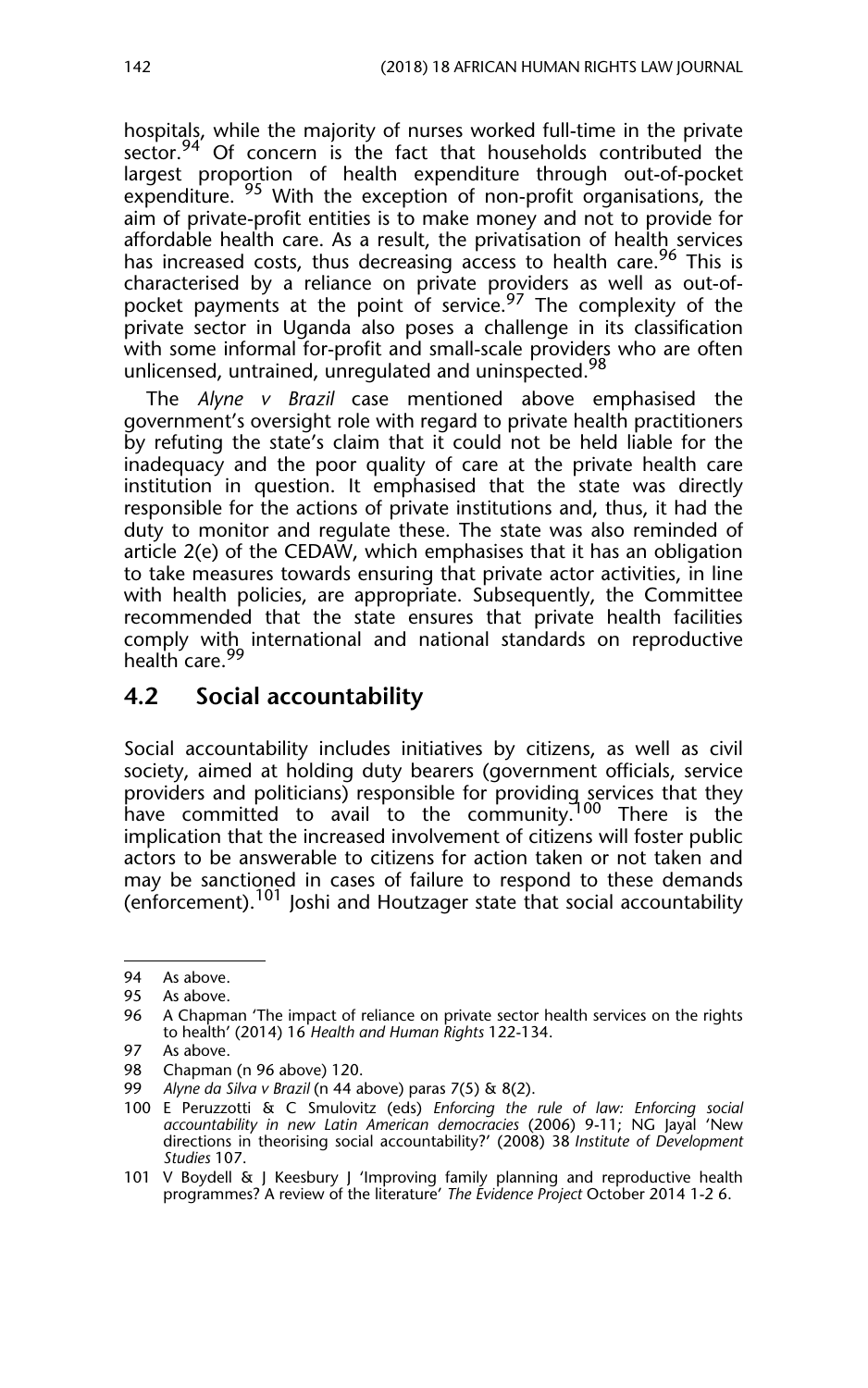is an ongoing or sustained engagement of policy makers or state agencies by collective actors for actions taken or not taken, which is influenced by historical as well as current factors.<sup>102</sup>

Citizens as well as civil society may undertake a series of strategies together to ensure that policy makers are responsive to challenges raised, including social mobilisation media and complaints mechanisms at health facilities.<sup>103</sup> In addition to seeking legal remedies in the *CEHURD* case, CEHURD utilised massive social mobilisation, including various members of civil society, such as the Coalition to End Maternal Mortality in Uganda, the media, members of the academia, as well as the general public, to seek justice for thousands of vulnerable women who die from preventable causes while attempting to give birth.<sup>104</sup> Social mobilisation is especially important in the Ugandan context where access to courts faces several challenges, ranging from the non-provision for socio-economic rights as fully justiciable rights; compliance with court judgments; poverty; ignorance (lack of access to information); and high legal fees that prevent marginalised sections of the population from accessing the courts.<sup>105</sup> Even in countries such as South Africa that have made socio-economic rights fully justiciable, litigation on its own, without social mobilisation, may not bring about the required change.<sup>106</sup> For example, in the ground-breaking case of *Grootboom*, <sup>107</sup> despite success in Court, the applicant died seven years after the handing down of the judgment, without a home but still in a shack in Wallacedene.<sup>108</sup>

One success story of combining litigation with social mobilisation is the South African TAC case,<sup>109</sup> in which the government was ordered not to restrict the availability of a certain drug to a few research

<sup>102</sup> Joshi & Houtzager (n 39 above) 146 150.

<sup>103</sup> S Ray et al 'Activism: Working to reduce maternal mortality through civil society and health professional alliances in sub-Saharan Africa' (2012) 20 *Reproductive Health Matters* 40-49.

<sup>104</sup> A Russell 'Real justice could finally be delivered in Uganda by key ruling on maternal health' 2 November 2015 http://www.theguardian.com/globaldevelopment/2015/nov/02/real-justice-could-finally-be-delivered-uganda-keyruling-maternal-health (accessed 28 March 2018).

<sup>105</sup> Guttmacher Institute 'Contraception and unintended pregnancy in Uganda' Fact https://www.guttmacher.org/fact-sheet/contraception-and-unintendedpregnancy-uganda (accessed 13 February 2018); 'Rural women and access to justice: FAO's contribution to a Committee on All Forms of Discrimination against Women (CEDAW) half-day general discussion on access to justice, Geneva, 18 February 2013 5.

<sup>106</sup> M Heywood 'South Africa's *Treatment Action Campaign* case: Combining law and social mobilisation to realise the right to health' (2009) 1 *Journal of Human Rights Practice* 14-36.

<sup>107</sup> *Government of the Republic of South Africa & Others v Grootboom & Others* (CCT11/ 00) (2000) ZACC 19; 2001 (1) SA 46; 2000 (11) BCLR 1169 (4 October 2000).

<sup>108</sup> M Langford et al (eds) *Socio-economic rights in South Africa: Symbols or substance?* (2014) 187-188.

<sup>109</sup> *Minister of Health & Others v Treatment Action Campaign & Others (TAC)* (CCT8/02) [2002] ZACC 15; 2002 (5) SA 721; 2002 (10) BCLR 1033 (5 July 2002).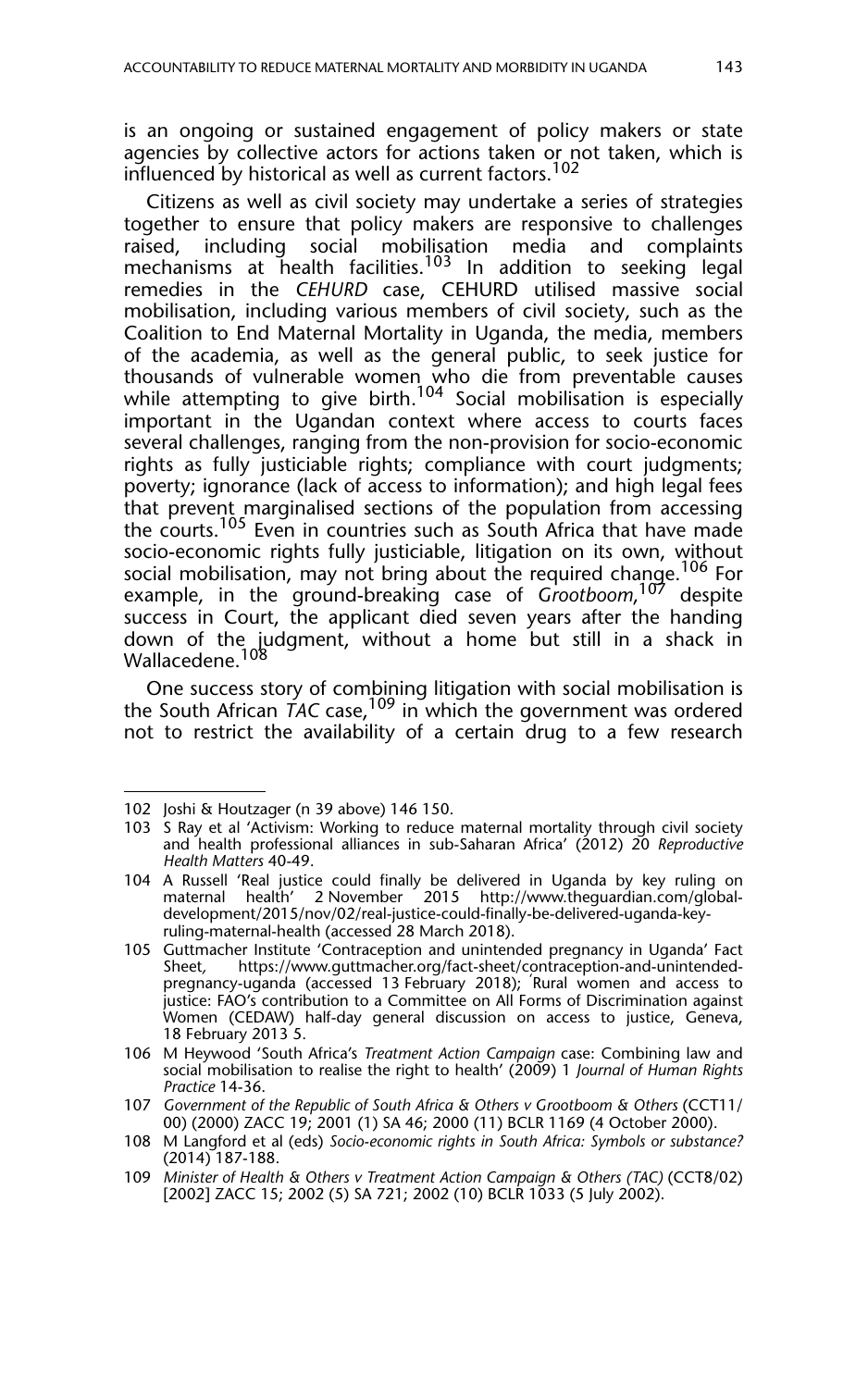centres, but to ensure that all expectant mothers living with HIV have access to this essential drug*.* Beyond the case, the TAC campaign mobilised a social movement inclusive of poor and black people living with HIV which attracted massive media coverage, enabling the amplification of the issues to a national as well as international case.<sup>110</sup> The campaign also worked with researchers in the development of alternative policies and plans that would meet the 'reasonableness' criteria that have been emphasised in South African courts. These factors have been lauded for having contributed to the compliance with the judgment as well as the success of the campaign. Subsequently, poor people became personally and socially empowered and thus were in position to advocate their rights. As a result of litigation, coupled with the social mobilisation strategies mentioned above, South Africa adopted an inclusive anti-retroviral treatment programme that is said to be the fastest-growing programme in the world.<sup>111</sup> Other methods used under social accountability may include community dialogues; the issuing of press statements; budget tracking; advocacy campaigns; public interest law suits; investigative journalism; and demonstrations or protests.<sup>112</sup>

## **5 Conclusion**

Accountability is vital for the improvement of laws and policies towards combating preventable maternal mortality and morbidity. It is emphasised that the confusing and limited nature of abortion rights in the law creates a fearful and uncertain environment for women and girls who find themselves pregnant, as well as the health workers who conduct safe abortions. This increases the number of clandestine and unsafe abortions which lead to lifelong illnesses and, in some cases, mortality. Therefore, Parliament should enact a comprehensive law regulating safe abortions but also to put in place actions/reforms to combat unsafe abortions. It is further proposed that steps should be taken to include the right to health, including reproductive health rights, in the Bill of Rights. Maternal morbidity and mortality violate several rights. Therefore, even in the absence of a clear constitutional provision, it can be litigated on the principle of the interrelated nature of rights using rights that are provided for in the fundamental rights and freedoms section of the Constitution. It is also emphasised that accountability extends beyond legal to social, administrative and other forms of accountability. With the weaknesses outlined in formal judicial systems, social mobilisation, administrative regulatory

<sup>110</sup> Heywood (n 106 above) 14-36.

<sup>111</sup> Heywood (n 106 above) 14-36 16-19 25-26.

<sup>112</sup> Women's Democracy Network-Uganda Chapter 'Best practices for enhancing social accountability in Uganda. Lessons from Uganda' April 2014 6; E Lodenstein et al 'A realist synthesis of the effect of social accountability interventions on health service providers' and policy makers' responsiveness' (2013) 2 *Systematic Reviews* 1-10.